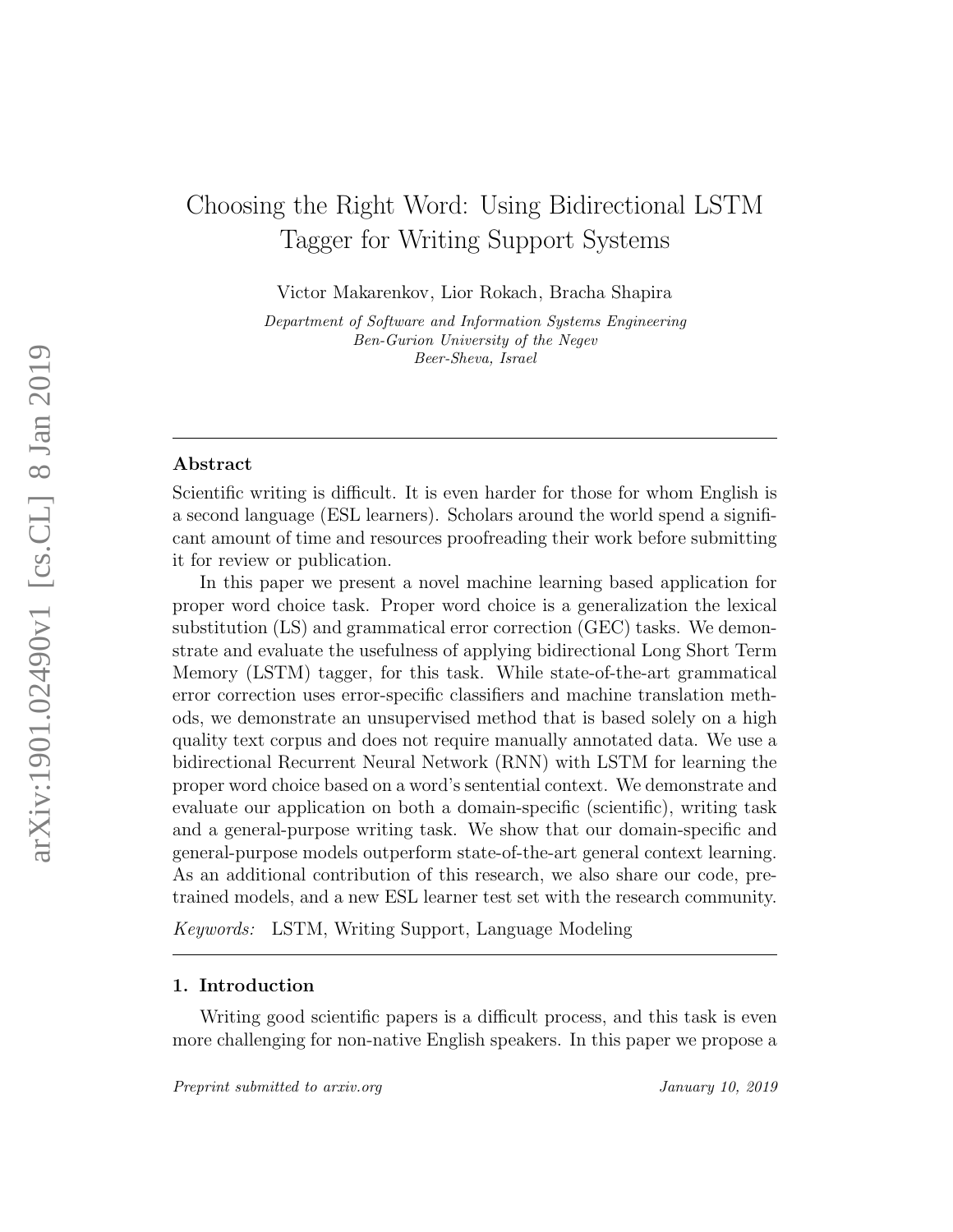new task of proper word choice. We apply a bidirectional LSTM tagger [\[1\]](#page-21-0) to implement a writing support method for those for whom English is a second language (referred to as ESL learners in this paper). Our application uses long term linguistic patterns and regularities which are captured by RNNs with an LSTM cell [\[2\]](#page-21-1), when extracted from a large scientific corpus. This application could be used to help ESL learners with tasks such as choosing the right word, avoiding homophone confusion, and using correct and up-to-date jargon and terminology. Our application is not simply another spell-checker; rather it is an implementation of a method specially aimed at assisting ESL learners and is focused on suggesting corrections for the types of errors made by these writers.

There are hundreds of millions of non-native English speakers worldwide, yet most prestigious academic conferences are held in the English language. A paper's acceptance or rejection often hinges on the quality of writing, which is why scholars invest so much time and resources in writing, editing, spell-checking, proofreading, and revising their work before submitting it for review.

In order to meet the needs of ESL learners, we address two important word replacement tasks, each of which are generalized: the grammatical error correction (GEC) and lexical substitution (LS) tasks. In the GEC task, the need to replace one word with another derives from the inherent definition of the error correction task, in which a written sentence does not comply with English grammar rules; consequently, a word replacement can inadvertently change the entire meaning of the sentence. In contrast, in the LS task, the substitute for a word in a sentential context, must preserve the original meaning [\[3\]](#page-21-2) of the sentence, while the sentence itself must adhere to English grammar rules. Both reasons for word replacement (because of a grammatical error or a poor word choice) occur frequently in the articles of ESL learners.

The main contributions of this work are threefold: 1) We define a new task of proper word choice and develop a solution for it. This task is a generalizartion of GEC and LS. 2) We present an RNN based model, that addresses many various types of GEC and the LS in a single model (rather than an ensemble). 3) While most exsiting solutions based on supervised learning, our model relies solely on an unsupervised data, without any human annotation, that results in a comprehensive, unsupervised, and powerful system for ESL writing assistance. In order to better demonstrate our application's usefulness, we created an ESL learner test-set. We share our code,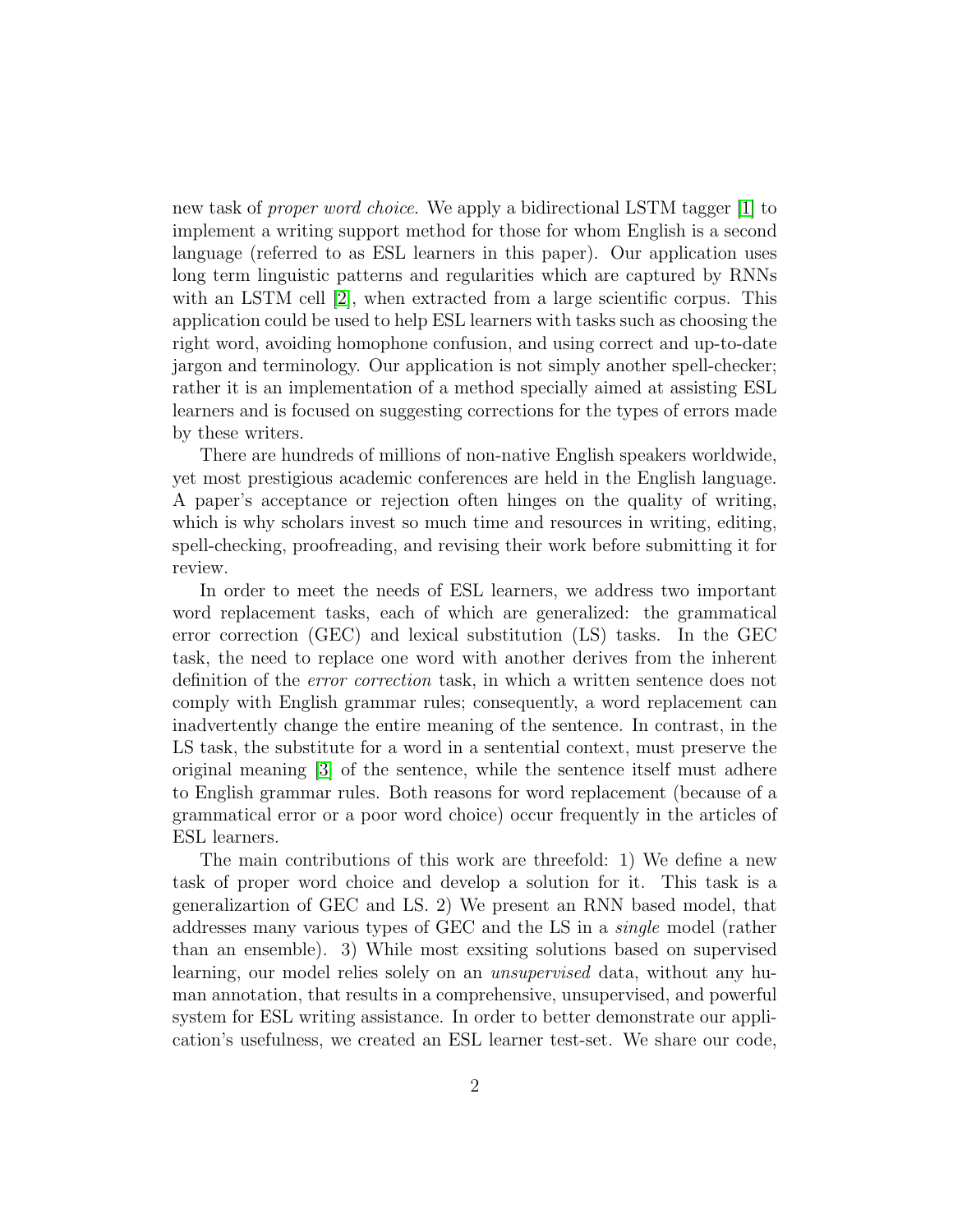<span id="page-2-1"></span>Table 1: Examples of common grammatical errors and error types in the CoNLL-2014 shared task. The errors are marked with an asterisk  $(*)$  and the correction follows the forward slash (/). Examples are provided from [\[7\]](#page-22-0).

| Error type             | Example                                                    |  |
|------------------------|------------------------------------------------------------|--|
| Verb tense             | Medical technology during this time $*is/was$              |  |
|                        | not advanced enough to cure him.                           |  |
| Verb modal             | Although the problem $*$ <i>would/may</i> not be serious,  |  |
|                        | people $*$ <i>would/might</i> still be afraid.             |  |
| Verb form              | A study in 2010 <i>*shown/showed</i> that patients         |  |
|                        | recover faster when surrounded by family members.          |  |
| Subject-verb agreement | The benefits of disclosing genetic risk information        |  |
|                        | * <i>outweighs/outweigh</i> the cost.                      |  |
| Article or determiner  | It is obvious to see that $*internet/the$ internet saves   |  |
|                        | people time and also connects people globally.             |  |
| Noun number            | A carrier may consider not having any                      |  |
|                        | <i>*child/children</i> after getting married.              |  |
| Preposition            | This essay will * <i>discuss about/discuss</i> whether the |  |
|                        | carrier should tell his relatives or not.                  |  |
| Wrong collocation      | Early examination is *healthy/advisable and will           |  |
|                        | cast away unwanted doubts.                                 |  |
| Word form              | The sense of $*guity/guilt$ can be more than expected.     |  |

pre-trained models, and the ESL learner test-set for the research community.

# 2. Background and Related Work

The proposed task of proper word choice is closely related to other error correction tasks, including: semantic collocation correction [\[4\]](#page-21-3), lexical substitution [\[5\]](#page-21-4), paraphrase generation [\[6\]](#page-21-5), grammatical error correction [\[7\]](#page-22-0) and sentence completion<sup>[1](#page-2-0)</sup> [\[8\]](#page-22-1). In this section we present background and related work associated with the GEC and LS tasks which are generalized in our task. This section also addresses the related topics of bidirectional LSTM tagger and language modeling.

<span id="page-2-0"></span><sup>1</sup>Microsoft Sentence Completion Challenge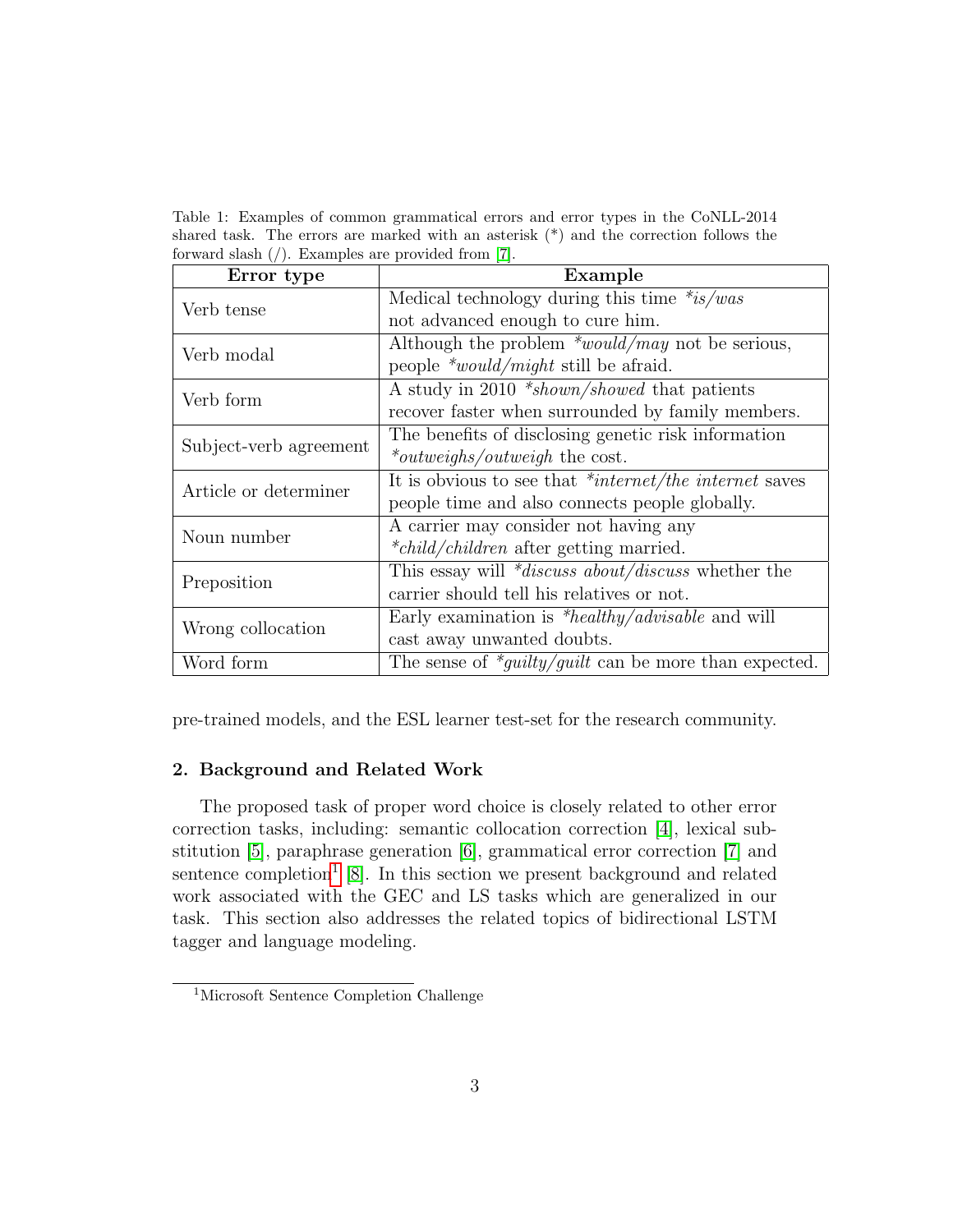## 2.1. Grammatical Error Correction

In recent years, several GEC competitions have taken place, including the HOO-2011 [\[9\]](#page-22-2), HOO-2012 [\[10\]](#page-22-3), CoNLL-2013 [\[11\]](#page-22-4), and the CoNLL-2014 [\[7\]](#page-22-0) competitions. The CoNLL-2014 shared task on GEC, the most recent and prominent of these competitions, proposed 28 error types, the most common of which are presented in Table [1.](#page-2-1) In this competition, the participants were required to develop end-to-end GEC systems, for specific, non-exhaustive, grammatical error detection and correction. The participating teams developed a wide range of approaches, including statistical classifiers [\[12\]](#page-22-5), language models, and statistical machine translation [\[13\]](#page-22-6), and rule-based modules [\[14\]](#page-22-7). The systems submitted were trained on an NUCLE [\[15\]](#page-22-8) annotated corpus of articles written by ESL learners. More recent GEC research has used machine translation and classifiers [\[16,](#page-23-0) [17\]](#page-23-1), and the state-of-the-art GEC method was developed by Rozovskaya and Roth [\[18\]](#page-23-2) who combined machine translation methods and machine learning classifiers in the current best performing method using the CoNLL-2014 test set.

## 2.2. Lexical Substitution

The LS task [\[3\]](#page-21-2) has attracted increased attention following its inclusion in SemEval-2007 [\[5\]](#page-21-4). In this type of word replacement, given a word in a sentence, the task is to substitute the correct word, such that the original meaning of a sentence remains the same. For example [\[3\]](#page-21-2):

- "After the { match / game }, replace any remaining fluid deficit to prevent problems of chronic dehydration throughout the tournament."
- "The results clearly { indicate / show / illustrate } that our method outperforms the current state-of-the-art."

The word can be one of the following four part-of-speech (POS) classes: noun, verb, adjective, or adverb. The systems presented at Sem-Eval 2007 relied heavily on multiple external resources and inventories such as WordNet [\[19\]](#page-23-3). The LS task involves the subtasks of candidate prediction and candidate ranking, and most recent research has only focused only on candidate ranking. However, Melamud et al. [\[20\]](#page-23-4) used bidirectional LSTM for context learning, and this represents the current state-of-the-art approach in LS.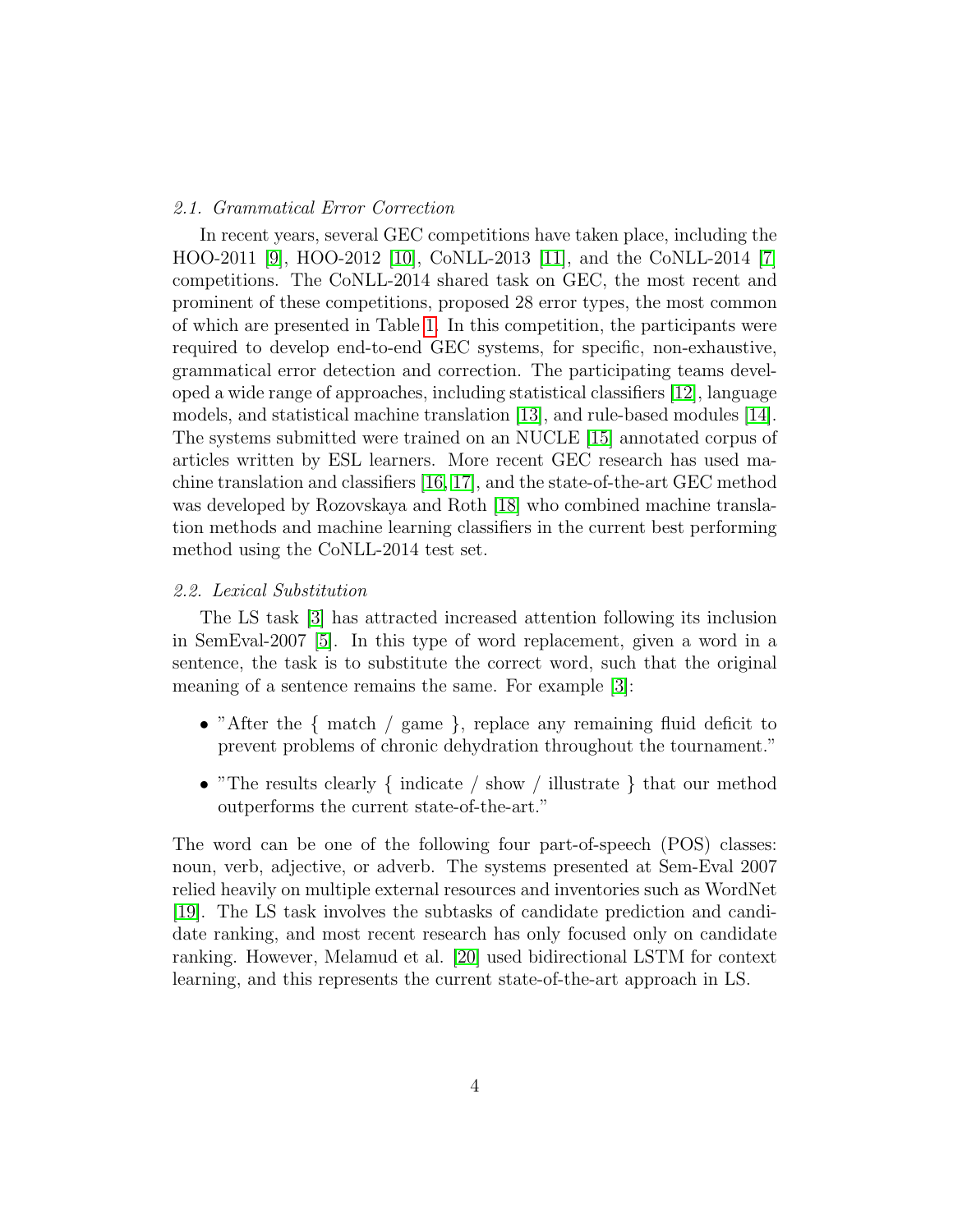

<span id="page-4-0"></span>Figure 1: An example of bidirectional LSTM tagger architecture.

#### 2.3. Bidirectional LSTM tagger

Figure [1](#page-4-0) presents the approach of bidirectional LSTM tagger when applied to a text classification task. Each word is transformed into its dense embedding representation and is then being fed into two LSTM networks: 1) left-to-right LSTM network, and 2) right-to-left LSTM network. The outputs of the two networks (the LSTM hidden states) are further concatenated and the classification is performed. When applying this approach to text, a model learns from target word's prefix (left-to-right) and suffix (right-toleft) contexts and performs the final classification based on the jointly learned representation of this context. Similar bidirectional LSTM models were successfully used in various NLP tasks, e.g., Part-of-Speech (POS) tagging [\[21\]](#page-23-5), context learning [\[20\]](#page-23-4) and sentiment analysis [\[22\]](#page-23-6). We formally describe the application of bidirectional LSTM tagger to the proper word choice task in section [3.3.](#page-6-0)

## 2.4. Deep Language Modeling

A language model (LM) is defined as a function that assigns a probability distribution over words in a given vocabulary [\[23\]](#page-23-7). While n-gram based LMs have been studied for decades, powerful deep learning and RNN-based LMs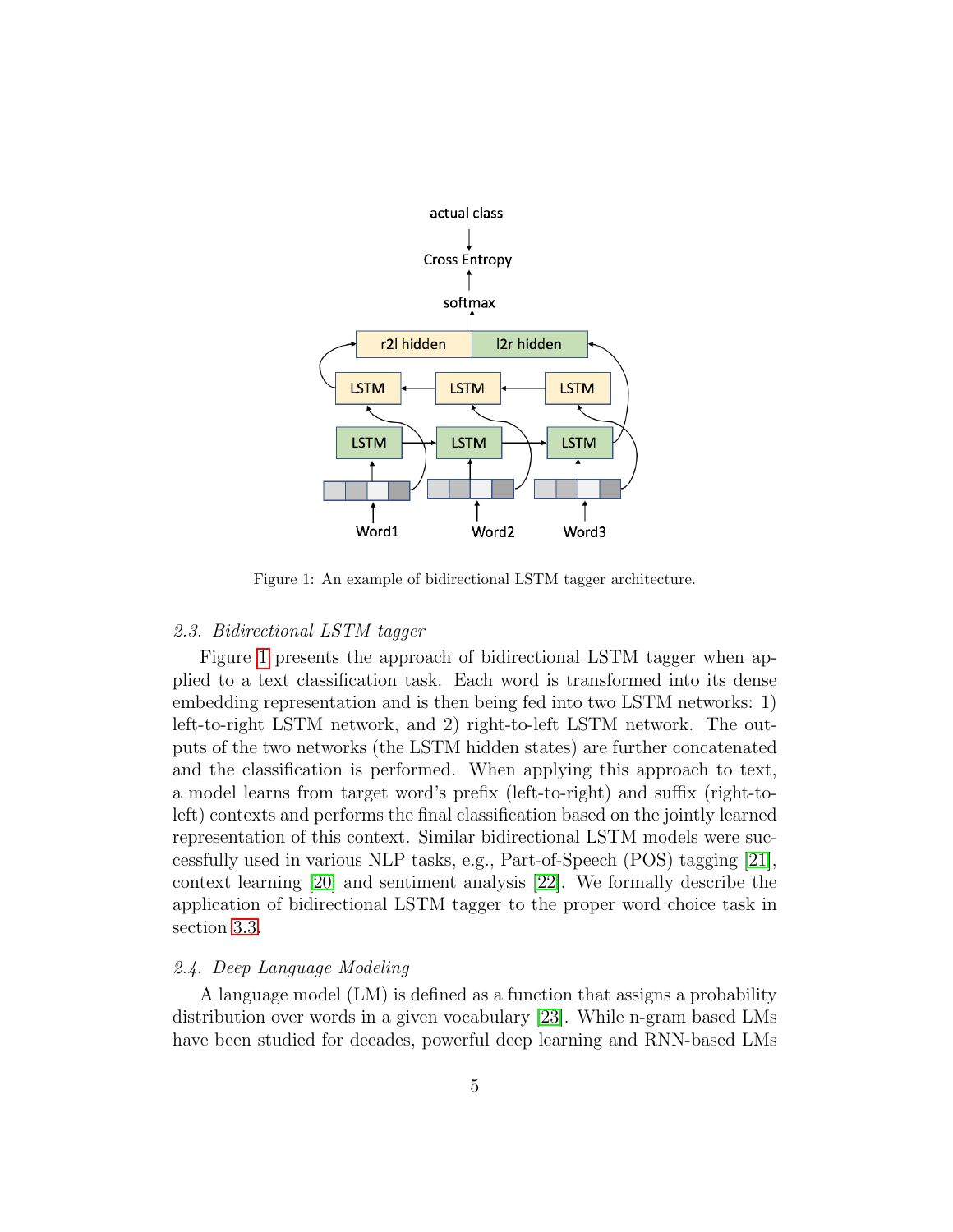

<span id="page-5-0"></span>Figure 2: Overview of the proposed bidirectional LSTM application for word choice method. For example, in a given sentence, for the target word, specify, the method suggests a list of three replacement candidates, sorted by the probability of observing a candidate in this sentential context.

(RNNLM) have only begun to attract a significant amount of attention in recent years [\[24,](#page-23-8) [25,](#page-23-9) [26,](#page-23-10) [27\]](#page-24-0), along with other text classification tasks, such as sentiment analysis [\[28,](#page-24-1) [22,](#page-23-6) [29,](#page-24-2) [30\]](#page-24-3) or fake-news detection [\[31,](#page-24-4) [32,](#page-24-5) [33\]](#page-24-6). Training an LM with an RNN as its sequence model paradigm enables models to be created that reflect a target word's long and varied history.

## 3. Bidirectional LSTM tagger for proper word choice

We now turn to formally specify the proper word choice task, elaborate on the application of bidirectional LSTM tagger to the task, and formally define it as well.

#### 3.1. Formal task specification

We formally define the task as following:

Given a sentence  $s = \langle w_1, w_2, ..., target, ..., w_n \rangle$  where the *target* is explicitly specified, the task is to provide a sorted list of the k most appropriate words to replace the *target* in s based on the sentential context of the *target* in s.

## 3.2. Application overview

Our main goal is to predict the most appropriate target word, given the original word written by an ESL writer and its sentential context. The application consists of the following steps which are presented in Figure [2:](#page-5-0)

1. Obtain a probability distribution from the bidirectional LSTM model, which was trained to predict a target word based on its sentential context.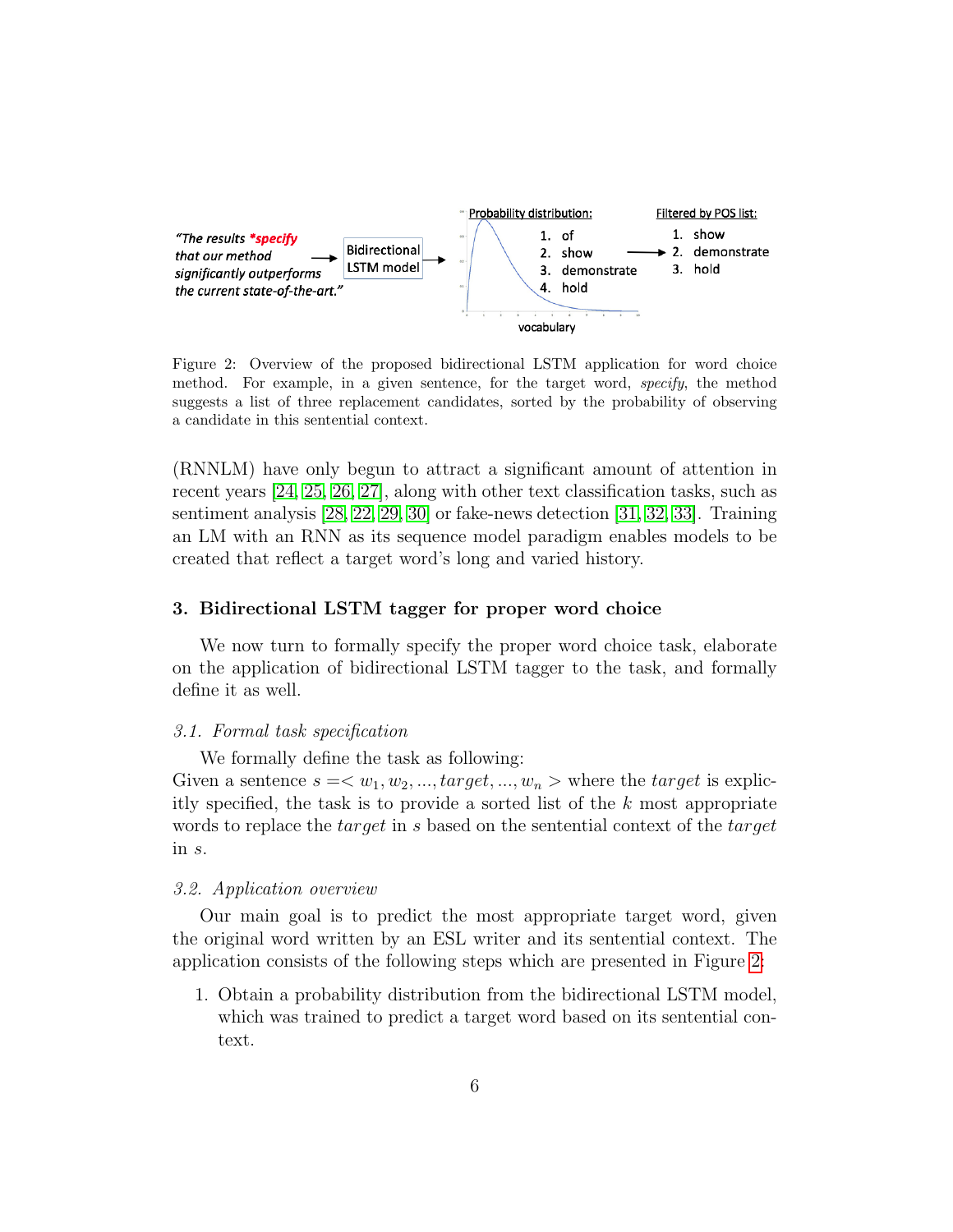2. From this distribution, filter the words that own such a sense that has the same POS as the original target word that was written by the ESL writer. The sense list and respective POS tags are extracted from WordNet [\[19\]](#page-23-3).

The bidirectional LSTM tagger approach lies at the heart of our application. In essence, our model combines an RNN approach to language modeling and variable-length context learning around the target word. The model's architecture is presented in Figure [3.](#page-7-0) The model consists of two separate recurrent neural networks with LSTM memory cells. To train this model we feed the sentence (from left to right) into the first LSTM, and then we feed the same sentence (right to left) into the second LSTM. The outputs of the two networks are concatenated and represent the sentential context embedding as illustrated in Figure [3.](#page-7-0) The concatenation of the networks' outputs does not occur as expected from the standard bidirectional LSTM tagger, in which the outputs at time  $t$  are combined for each LSTM with its relative bidirectional zipped counterpart. Instead, the outputs of two LSTM networks are combined with an offset of two as displayed in Figure [3.](#page-7-0) Finally, the combined output undergoes softmax normalization, in order to obtain a probability distribution on the words in the vocabulary. We use the crossentropy as the loss function in the process of learning our model's parameters. In this learning process we also learn the LSTM networks' parameters, the sentential context embeddings, and the target words' embeddings.

Consider the following sentence which was written by an ESL learner: The results clearly \*indicate/show that our method outperforms the current state-of-the-art methods. The word, indicate, was originally written, but was later replaced with the word show for a better word choice. In order for our method to produce such a suggestion, the word, show, had to be learned by a model to appear in this sentential context.

## <span id="page-6-0"></span>3.3. Formal application specification

Using the notation of *context2vec* [\[20\]](#page-23-4), let  $lLS$  be the LSTM which reads the words from left to right, and let  $rLS$  be the LSTM which reads the words from right to left. Let  $w_{1:n}$  be a sentence of n words. The context representation for the target word  $w_i$  is defined as the concatenation of the outputs of  $lLS$  and  $rLS$ :

$$
biLS(w_{1:n}, i) = lLS(l_{1,i-1}) \oplus rLS(r_{n:i+1})
$$
\n(1)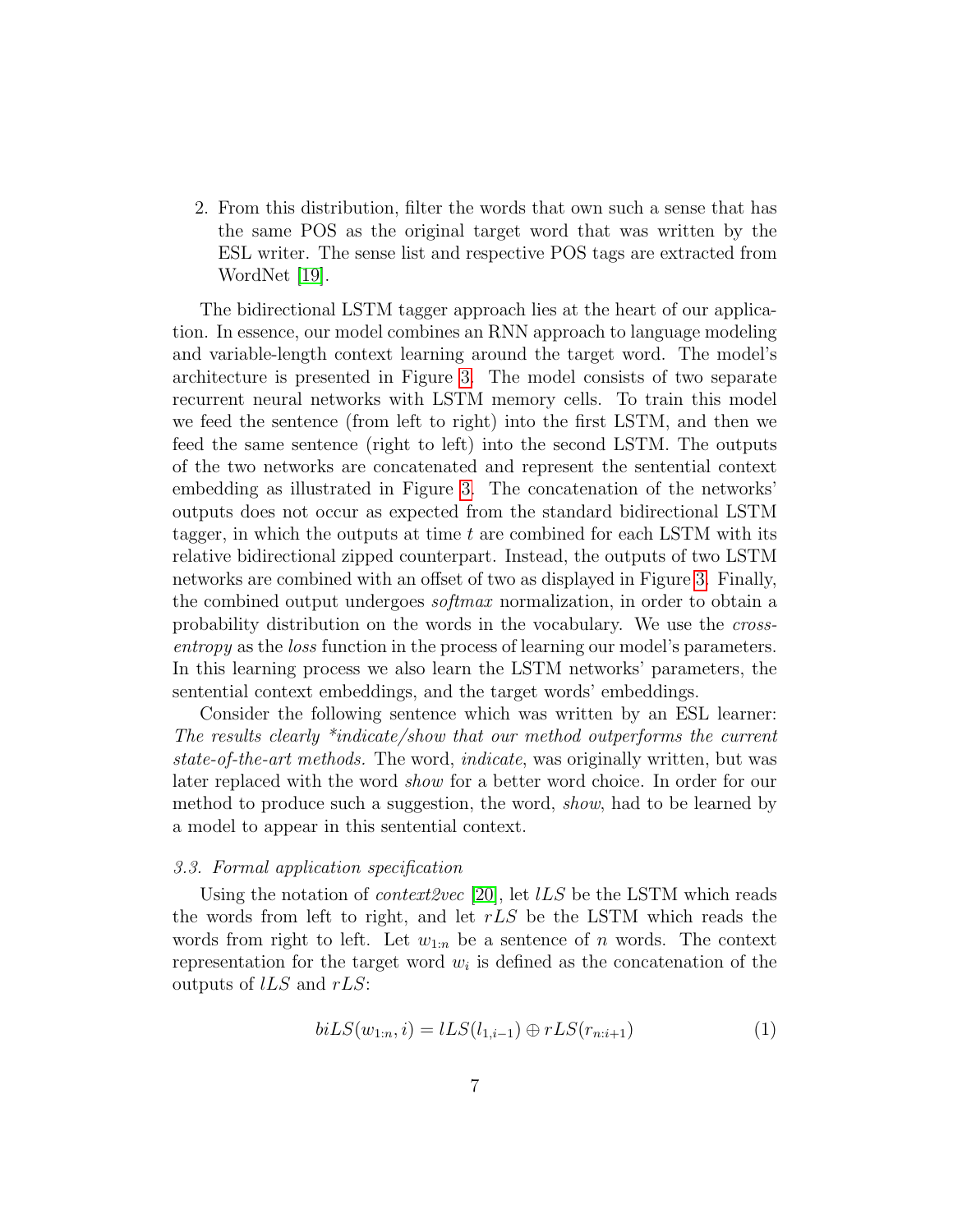

<span id="page-7-0"></span>Figure 3: An application of bidirectional LSTM tagger to the proper word choice task. For example, for learning to suggest the word, results, we concatenate the left-LSTM network's output before the word, the, and right-LSTM before same word from the right side, clearly.

where l and r represent distinct left-to-right and right-to-left word embeddings of the words in the sentence. The concatenated representation is then linearly transformed to the vector of the vocabulary size<sup>[2](#page-7-1)</sup>:

$$
LIN(x) = W * x + b \tag{2}
$$

where  $W$  is a matrix of model parameters, and  $b$  is a vector representing the bias. Next, we squash the k-dimensional vector  $z = LIN(x)$  with a softmax function, to obtain a probability distribution:

$$
\sigma(z)_i = \frac{e^{z_i}}{\sum_{j=1..k} e^{z_j}} \quad \text{for} \quad i = 1..k \tag{3}
$$

Next, the loss is calculated using the cross-entropy function. The distribution obtained is then used as an estimated distribution Q, and the true distribution  $P$  assigns 1 to the target word and 0 to all of the other words:

<span id="page-7-1"></span><sup>2</sup> equal to 30,000 in this work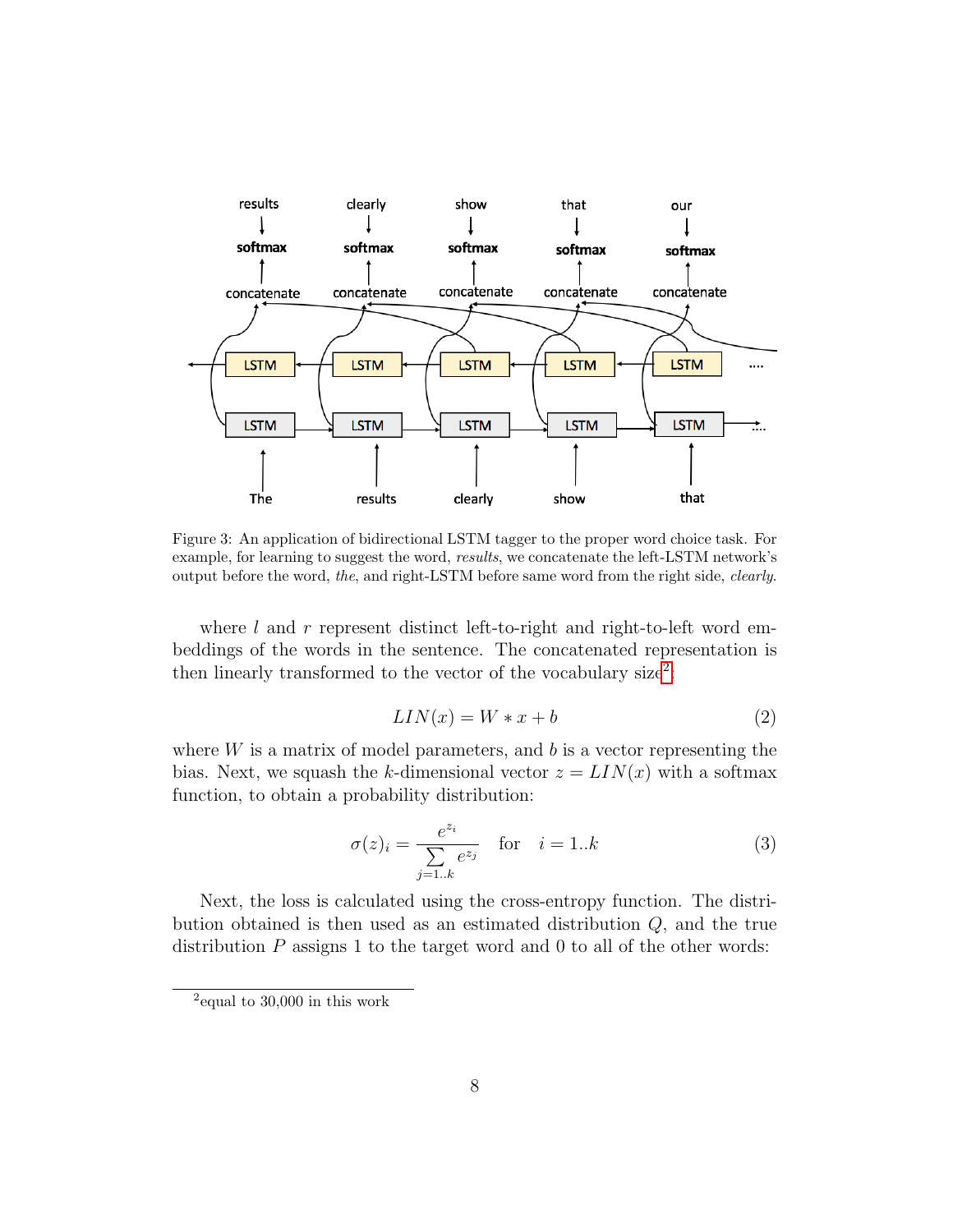$$
H(P,Q) = -\sum_{x} p(x) \log q(x) \tag{4}
$$

The LSTM equations that are computed at each step t, for each LSTM network are a implemented using coupled input and forget gates [\[34\]](#page-24-7):

$$
i_t = \sigma(W_i x_t + U_i h_{t-1} + Y_i c_{t-1} + b_i)
$$
\n(5)

$$
f_t = \sigma(W_f x_t + U_f h_{t-1} + Y_f c_{t-1} + b_f)
$$
\n(6)

$$
o_t = \sigma(W_o x_t + U_o h_{t-1} + Y_o c_{t-1} + b_o)
$$
\n<sup>(7)</sup>

$$
g_t = \tanh(W_g x_t + U_g h_{t-1} + b_g) \tag{8}
$$

$$
c_t = f_t \cdot c_{t-1} + i_t \cdot g_t \tag{9}
$$

$$
h_t = o_t \cdot \tanh(c_t) \tag{10}
$$

where  $W_*$ ,  $U_*$  and  $Y_*$  are the LSTM model parameters, and  $b_*$  are the biases.  $i_t$ ,  $f_t$ , and  $o_t$  are the input gate, forget gate, and output gate, respectively.  $h_t$  is the output that is passed to the next layer of the network, and  $c_t$  is the state that is passed to the next step at time  $t + 1$ .

We follow Aharoni et al. [\[35\]](#page-24-8) in a way of demonstrating the step-by-step training. The graph in Figure [4](#page-9-0) presents the training at each step for a given target word. For the left-to-right LSTM, the one-hot encoded context word is transformed to a learned ad hoc embedding. Then, the embedding is used, in turn, as an input to the LSTM memory cell, which also combines its previous state. Next, the hidden state of LSTM is concatenated with its respective counterpart from right-to-left LSTM which was learned separately in an analogous manner. The concatenated representation of the context is transformed to a distribution of vocabulary size and used to compute the loss cross-entropy function against the actually observed word in the training text.

## 3.4. The Role of WordNet In POS Filtering

A crucial part of our application is filtering only those words, for which the POS in the sentential context is identical to the POS of the originally written word. We experimented with two different POS extraction procedures: 1) the NLTK [\[36\]](#page-24-9) POS tagger which was trained on the Penn Treebank [\[37\]](#page-25-0) corpus, and 2) the WordNet [\[19\]](#page-23-3) electronic dictionary of the English language.

In the case of NLTK, we put a candidate word in place of the originally written word and applied the POS tagging procedure to determine the candidate word's POS tag.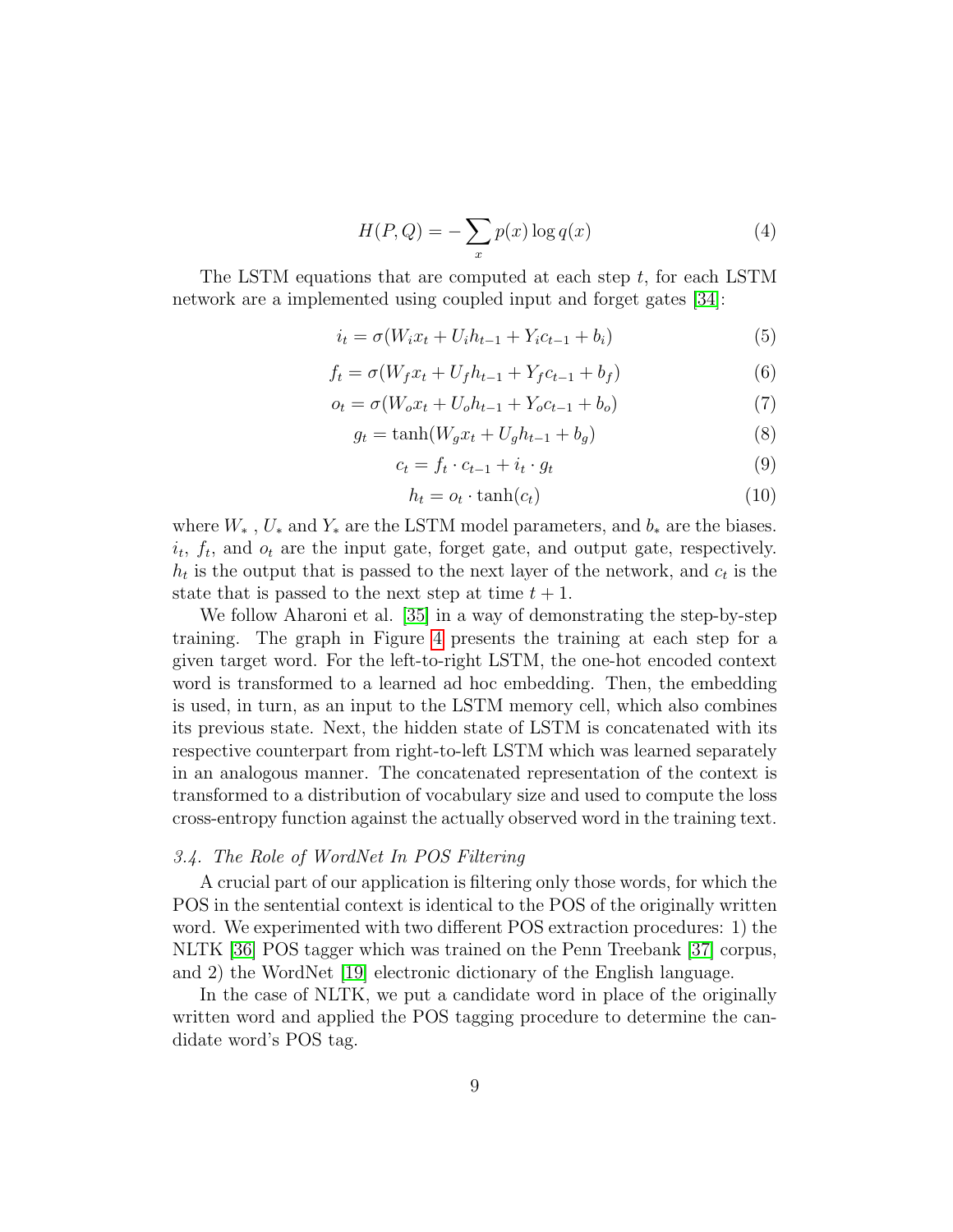

<span id="page-9-0"></span>Figure 4: A detailed example of the training process. In each step, a target word (results in this example) is learned based on a prediction given the two words immediately surrounding the target word, which in turn, are preceded with sentential context.

In the case of WordNet, we extracted all possible senses of a candidate word and the originally written word and checked whether both words share the same POS in one of their senses.

We found that our application achieved slightly better performance when using WordNet as the POS source for the candidate words, as we discuss in detail in Section [5.](#page-15-0) Intuitively, using WordNet rather than a statistical POS tagger impairs the purity of the statistical method, because a hand-crafted word resource is used in the suggestion method. However, since this strategy resulted in a slightly higher mean reciprocal rank (MRR) value without affecting the results and final conclusion, we used it in our experiments.

# <span id="page-9-1"></span>4. Evaluation Settings

We evaluate our application in three different experimental settings. First, we demonstrate how a piece of scientific writing (176 sentences) can be improved using our application with a model learned from a high quality scientific text corpus. Second, to further demonstrate the performance of our application, we apply it to general-purpose writing using a subset of the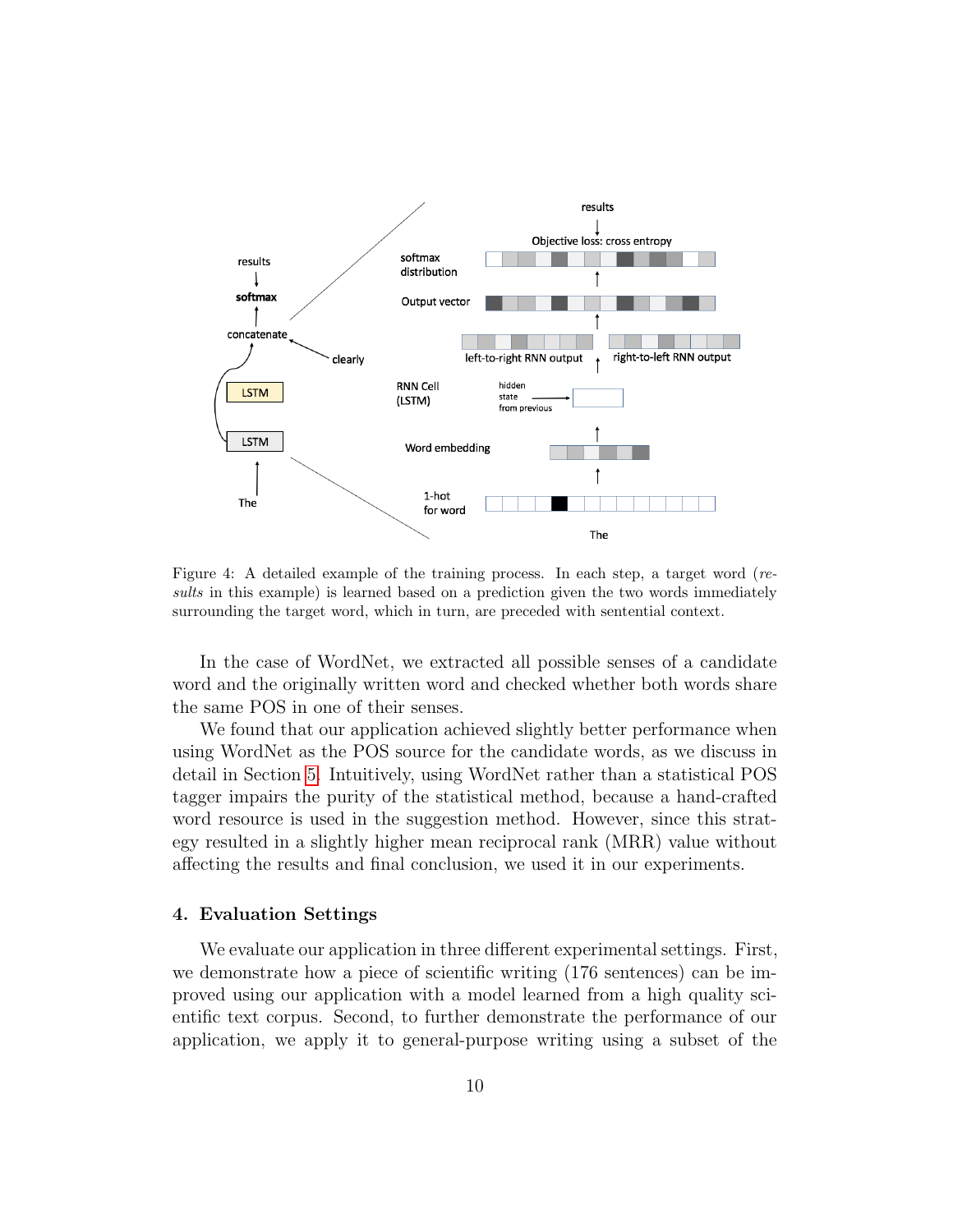CoNLL-2014 shared task [\[7\]](#page-22-0) dataset as the test set (2421 sentences). Third, we perform a human evaluation, using professional English editors' judgments to evaluate our method's performance.

Like the evaluation conducted in the CoNLL-2014 [\[7\]](#page-22-0) competition and query auto completion (QAC) [\[38,](#page-25-1) [39\]](#page-25-2) evaluation practice, we use a strict evaluation policy in the two first evaluation settings; that is, we compare the application's performance against the single correct word replacement suggested by a professional English editor, in order to provide an underestimate of the possible MRR. The word choice method generates a list of the top k replacement suggestions, based on the original word's POS and sentential context. We report the MRR measure obtained during our experiments. We set  $k = 100$  in our experiments.

Several other tasks allow multiple replacements. For example, consider the LS task evaluation [\[5\]](#page-21-4) method. Evaluating our application against a dataset with multiple possible word suggestions dramatically improves the results. For the third evaluation setting, we show an even better result, which is achieved by actual MRR obtained from the human evaluation.

In addition, in a special evaluation setting, we evaluate our application on this article and present the results in Appendix A.

## 4.1. Scientific Writing

Motivated by the challenge of writing high quality academic articles for top tier scientific conferences and journals, we focused on the following setting.

High quality scientific corpus. In order to train an effective word sugges-tion model<sup>[3](#page-10-0)</sup>, we used a high quality corpus of scientific articles. This corpus consists of 29,848 articles ranked  $A$  and  $A^*$  from 60 top ranked ACM and IEEE conferences that were selected on the basis of the CORE Rankings Por-tal<sup>[4](#page-10-1)</sup>. To accelerate the training process we used the 30,000 most frequently appearing words in the corpus as the vocabulary and only used sentences that contained 40 words or less. The resulting corpus consists of roughly 40 million tokens in 2.78 million sentences. The initial corpus size was 41 million tokens in 2.8 millions sentences, so the reduction was actually quite negligible.

<span id="page-10-0"></span> $3$ This pre-trained model is available at: [https://drive.google.com/file/d/]( https://drive.google.com/file/d/0B5iAITPoL9L2ald0VzNxZWtxdGM/view?usp=sharing) [0B5iAITPoL9L2ald0VzNxZWtxdGM/view?usp=sharing]( https://drive.google.com/file/d/0B5iAITPoL9L2ald0VzNxZWtxdGM/view?usp=sharing)

<span id="page-10-1"></span><sup>&</sup>lt;sup>4</sup>The Computing Research and Education Association of Australasia, CORE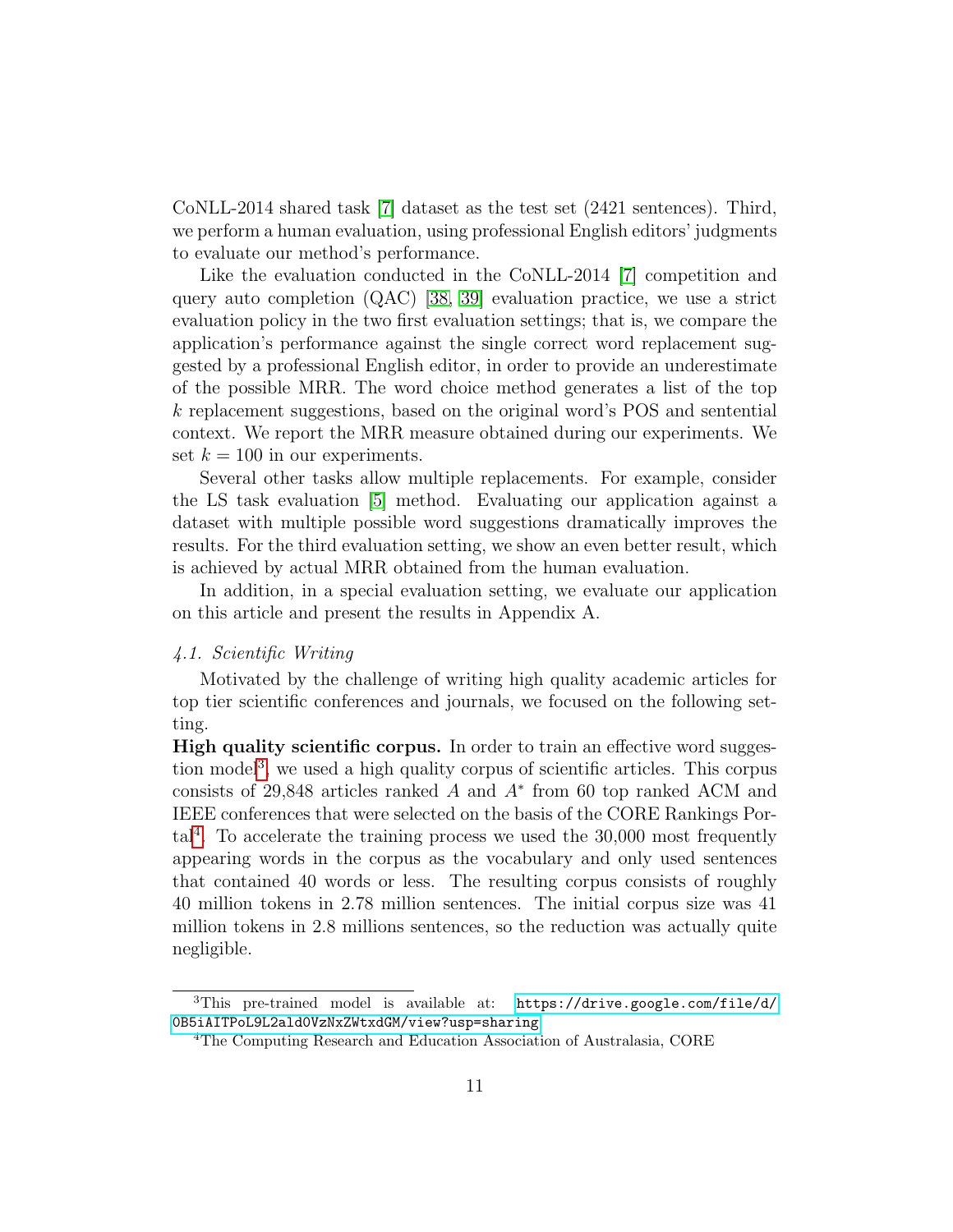The \*successive/explosive growth and variety of information available on the Web and the \*fast/rapid introduction of new e-business services frequently overwhelmed users, leading them to make poor decisions.

Ultimately a recommender system addresses this \*problem/phenomenon by pointing a user towards new, not yet experienced items, that \*should/may be relevant to the user's current task.

As \*explained/noted above, the \*field/study of recommender \*system/systems is relatively new compared research into other information system tools and techniques.

<span id="page-11-0"></span>Figure 5: A snapshot of some of the corrections suggested for scientific articles written by ESL learners. Three different sentences after they were edited by a professional English editor. In the course of this research we collected these examples and constructed the new ESL learner test set.

Scientific text test set. To create a scientific text test set, we manually collected 176 sentences from 10 scientific articles written by researchers for whom English is a second language (ESL learners), including research students and faculty members from three different universities: Queen Mary University of London, Ben-Gurion University of the Negev and Tel Aviv University. The mother tongue of the writers was either Russian or Hebrew, which contributes to the diversity of the test set used in our experiment; the test set of the CoNLL-2014 shared task was derived from articles written at the National University of Singapore. Each of the 10 articles was written in the course of the scholar's ongoing research work, either as Ph.D. thesis chapters or articles for scientific publication (for a conference or journal). Editing of the papers was performed by four professional English editors, prior to the initiation of the experiments described in this work, so the editors did not know that their corrections would be used in this way. We selected corrections in which a single word was replaced by another single word. We focused on *proper word choice*, and therefore excluded corrections of verb-tense, subject-verb agreement, word form, noun-number and articleor-determiner. We included grammatical errors and lexical substitutions that correspond to improper word choice. Examples of some of the corrections suggested are presented in Figure [5.](#page-11-0) Grammatical errors (according to the ConLL-2014 error dichotomy) include wrong collocation, and preposition and verb modal types of errors. Lexical substitution refers to substitutions that were preferred by the English editors. In cases in which more than one correction was made in a sentence, the sentence was adjusted so that it only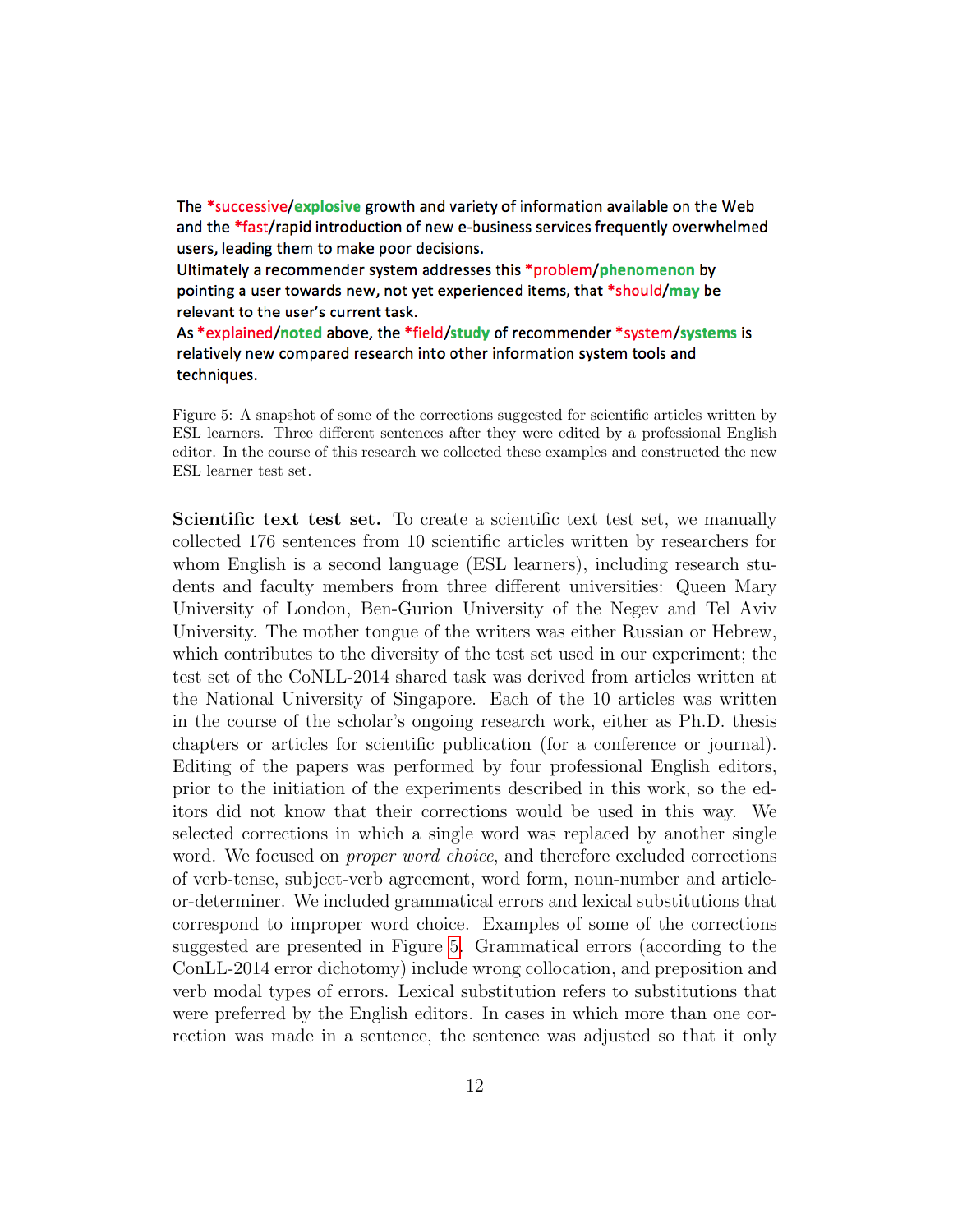requires the replacement of one word in the test stage. The scientific-text test is available for use and may be downloaded by the research community.<sup>[5](#page-12-0)</sup>

## 4.2. General Purpose Writing

General purpose English corpora. For a representative and balanced English corpora we use the Corpus of Contemporary American English (COCA).[6](#page-12-1) COCA is equally divided into five parts: spoken, fiction, popular magazines, newspapers, and academic texts, from the years 1990-2015, and has a total of 520 million words. The spoken part was excluded from our experiment. After limiting the vocabulary size to 30000 words and the sentence length to 40 words, a reduced corpus with 57 million words in 4.8 million sentences remained.

General purpose text test set. For a general purpose test set we use a subset of the CoNLL-2014 GEC shared task dataset [\[7\]](#page-22-0), that consists of 2421 sentences. Table [4](#page-18-0) specifies the subset of errors that were chosen for the evaluation. The error distribution with the results is also presented in Table [4.](#page-18-0)

As with the scientific writing, we only use those errors where a single word is replaced by another single word. However, as opposed to the scientific test set, we left all other grammatical errors in these sentences (in addition to the word choice errors), since we aimed to handle this in a manner similar to that which was done in the most recent study addressing the GEC problem [\[18\]](#page-23-2).

# 4.3. Human Annotators' Evaluation

Scientific writing and general purpose evaluation scenarios underestimate the MRR, providing its lower bound. To further investigate our method's performance and approach to the actual MRR, we performed a human evaluation. In this evaluation scenario, we employed two professional English writers. Both of them are native English speakers, and obtained an undergraduate degree, one in the US and the other in the UK. Each annotator was given the list of 176 ESL writer's sentences with a target word and a correction for each sentence. A list of possible corrections for each sentence, generated by our method, was also given to each annotator. Each annotator was asked to select from among the possible corrections provided by

<span id="page-12-1"></span><span id="page-12-0"></span><sup>5</sup><https://github.com/vicmak/Exploiting-BiLSTM-for-Proper-Word-Choice>  $6$ <http://corpus.byu.edu/coca/>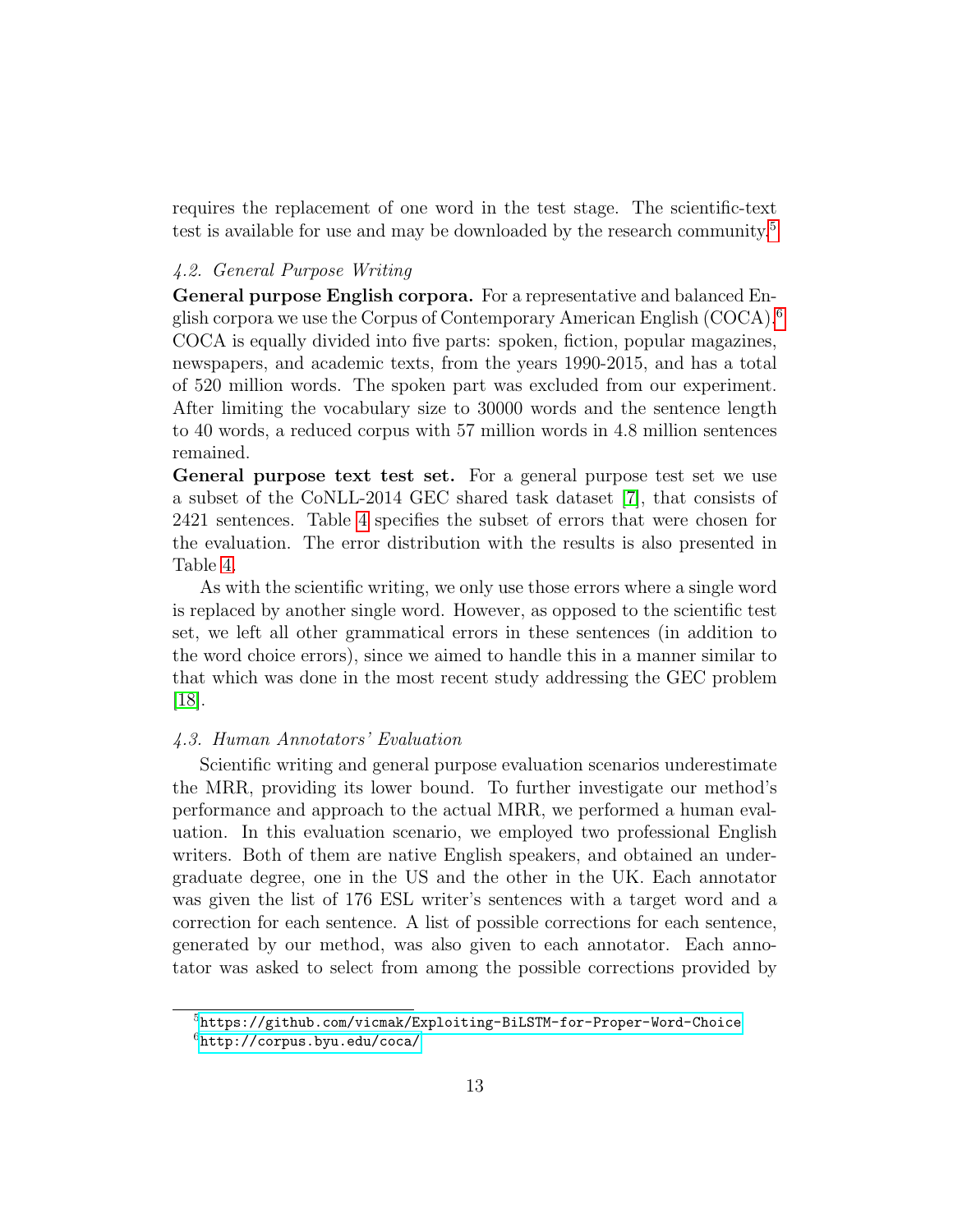our method, those corrections that would be an equal quality substitution for the original correction correction of the sentence made when the article was being edited prior to its submission to a conference or journal. Because the two annotators did not agree completely on the corrections, we collected all of the corrections that were selected by the annotators and created two comparison sets used to evaluate our method's performance:

- 1. Combined set. We combined all of the corrections selected by the two annotators, thereby obtaining a wider list of possible corrections.
- 2. Intersection set. We chose only the corrections that both annotators agreed on, thereby, receiving a more restricted, and likely more conservative correction list.

We further evaluated our method with these two test sets.

# 4.4. Implementation details

Due to the very large training sets and the extensive amount of time it took to train the models, we had to implement batch training. Batch training on RNNs when there are sentences of varying lengths in one batch is a very challenging engineering task. Therefore, we designed a special training mechanism that would take into account the two LSTM networks (right-toleft and left-to-right) and would not sum the errors obtained from padded sentences that are less then 40 tokens long. Thus, we implemented all RNN based models using the DyNet [\[40\]](#page-25-3) toolkit<sup>[7](#page-13-0)</sup>. DyNet supports a dynamic computation graph, making this implementation possible. Standard and more common deep learning libraries, e.g., TensorFlow [\[41\]](#page-25-4), do not support dynamic computation graphs, and enforce specifying the exact dimensions of input sentences. These implementations are provided with a list of sentences and ESL learner's original word explicitly specified in each sentence.

We used the NLTK [\[36\]](#page-24-9) API for POS tagging in our two experimental strategies: 1) to access the WordNet database for words' senses and 2) to obtain statistical POS tagging. We used the KENLM  $[42]$  toolkit<sup>[8](#page-13-1)</sup> to implement the n-gram LM with Kneser-Ney smoothing for the n-gram LM evaluation.

<span id="page-13-0"></span><sup>&</sup>lt;sup>7</sup>The implementation is available for download at:  $https://github.com/vicmak/$ [Exploiting-BiLSTM-for-Proper-Word-Choice](https://github.com/vicmak/Exploiting-BiLSTM-for-Proper-Word-Choice)

<span id="page-13-1"></span><sup>8</sup>Available for download at: <https://github.com/kpu/kenlm>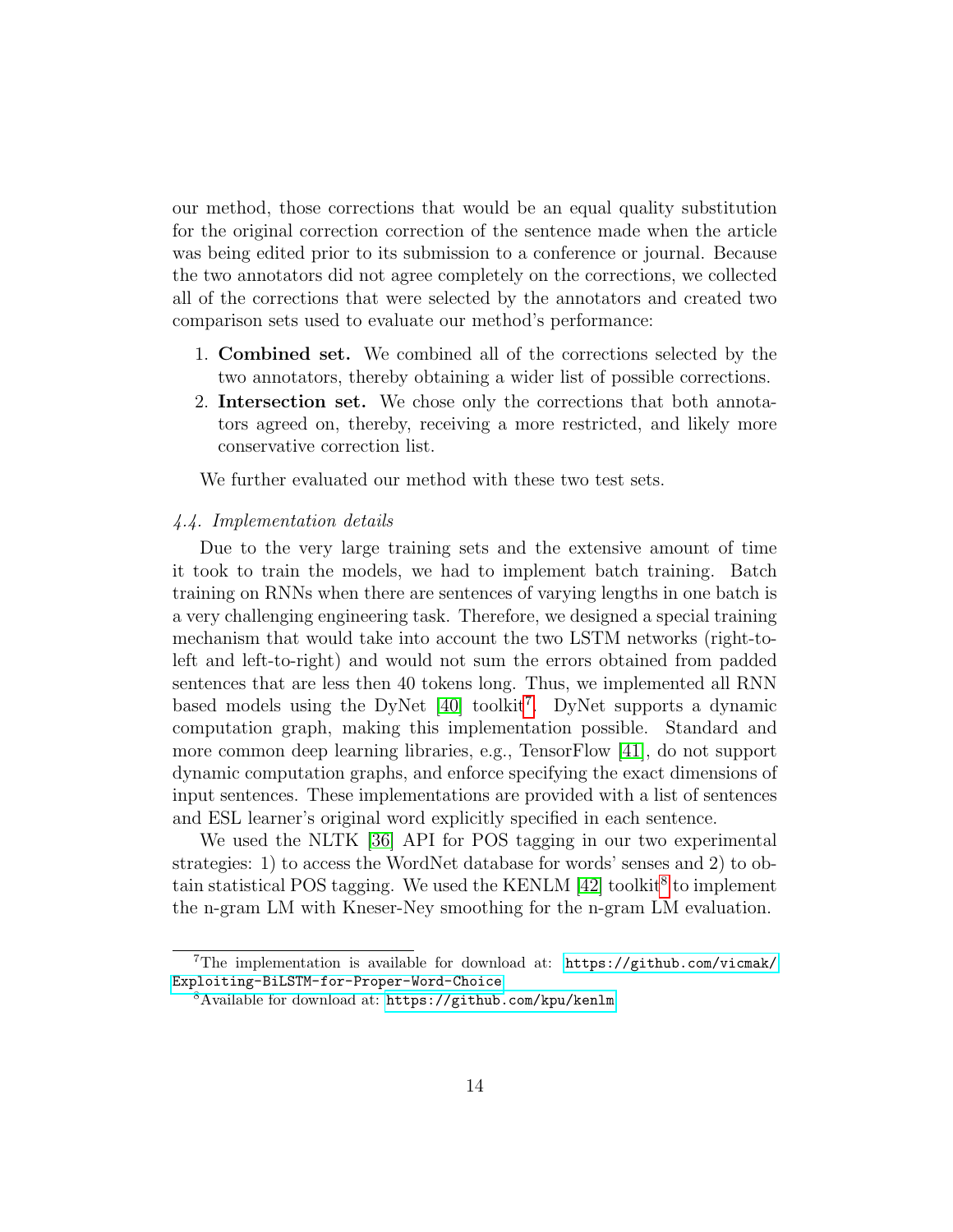#### 4.5. Hyper-parameters

We experimented with various hyper-parameter values and experienced a considerable trade-off between training time and quality. We were also limited by hardware resources, as we performed the training on an NVIDIA GRID K2 GPU with 4 GB of memory. The results reported here were obtained using the following hyper-parameters for the model architecture and training.

- Word embedding dimension  $= 200$
- Number of LSTM hidden units = 200
- Sentential context embedding dimension  $= 400$
- Training batch size  $= 100$  sentences
- Maximal sentence length  $= 40$  words for all RNN based methods (BiL-STM and RNNLM in Table [3\)](#page-16-0)
- Vocabulary size  $=$  30,000 (the size of initial one-hot vectors, representing the words as the starting point for word embedding learning)
- N-gram LM with Kneser-Ney smoothing was trained to learn a distribution for five n-gram's sizes, starting from unigram to five-gram.

In the training of RNN based models, we padded the sentences which were in lowercase letters with special  $\text{start}$  and  $\text{stop}$  tokens at the beginning and at the end of each sentence, to ensure consistent starting and ending point for each RNN's LSTM state.

Because the training batch size affects both training time and classification performance [\[43\]](#page-25-6), we experimented with both pure stochastic and mini-batch training procedures. The training on the scientific corpus took 24 hours to perform, with minibatch training and a batch size of 100 sentences. The time it took to train the general-purpose corpus (COCA) was 40 hours, also with minibatching and a batch size of 100 sentences. Stochastic training on the scientific corpus took took approximately 100 hours to train, with one sentence at a time with only one pass (epoch) over the data. The resulting performance was significantly poorer than that obtained in the case of minibatch training.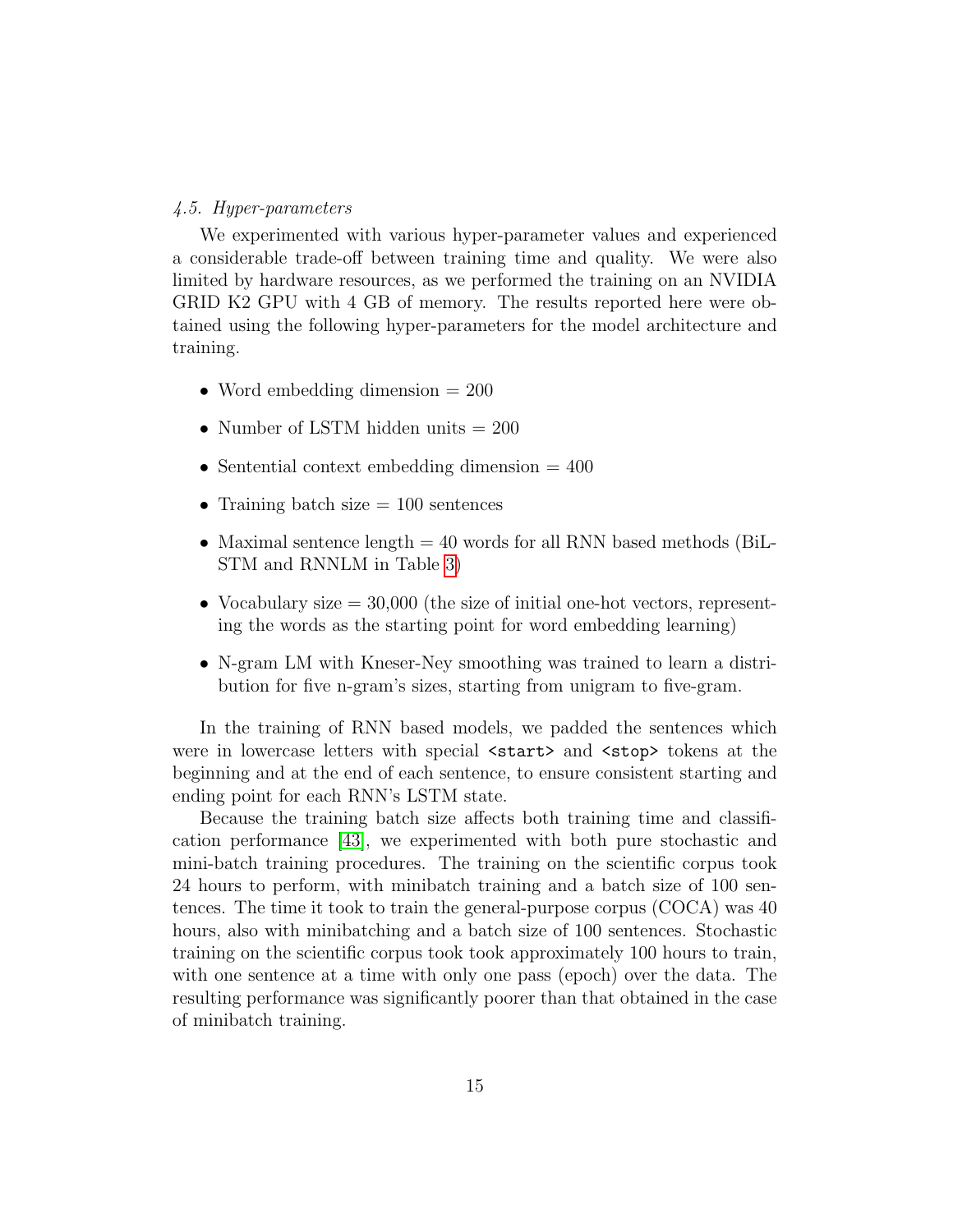# <span id="page-15-0"></span>5. Results

<span id="page-15-1"></span>Table 2: Examples of the suggestions for the scientific writing test set. The errors are marked with an asterisk  $(*)$  and the correction follows the the forward slash  $\langle \cdot \rangle$ . The top three correction suggestions are listed for each sentence.

| Corrected sentence                                                                                                                                                                                                      | Top 3                                        |
|-------------------------------------------------------------------------------------------------------------------------------------------------------------------------------------------------------------------------|----------------------------------------------|
| The results clearly *indicate/show that our method<br>significantly outperforms the current state-of-the-art.                                                                                                           | $1)$ show<br>2) demonstrate<br>3) suggest    |
| Other predictors incorporate the statistical data of query term,<br>frequencies within the collection obtained *from/during the<br>indexing stage.                                                                      | $1)$ at<br>2) from<br>3) during              |
| This technique mimics the number of operations<br>*needed/required to transfer one text string to another.                                                                                                              | 1) required<br>2) needed<br>3) used          |
| While the problem of product recommendations for consumers in<br>e-commerce, has been *widely/extensively analyzed modelling<br>consumer's willingness, to pay for the recommended product has<br>hardly been addressed | 1) widely<br>2) extensively<br>3) previously |
| In order to *enforce/ensure that out of budget features are not<br>selected, the framework maintains a so called potential features set                                                                                 | 1) ensure<br>2) guarantee<br>$3)$ find       |

# 5.1. Scientific Writing

# 5.1.1. Baselines

In order to demonstrate the strength of our bidirectional LSTM network model, we evaluated several baselines using the 176-sentences scientific test set:

- 1. A left-to-right RNNLM, trained on the high quality scientific corpus.
- 2. A right-to-left RNNLM, trained on the high quality scientific corpus.
- 3. A five-gram LM with Kneser-Ney smoothing, trained on the high quality scientific corpus. We derived a left-to-right five-gram LM. There are sentences in which the correction takes place within the first five words of a sentence. To accommodate for this, we use a whole sentence perplexity to rank the candidates. Thus, we take into account not only the history, but also the future, of the target word which is corrected.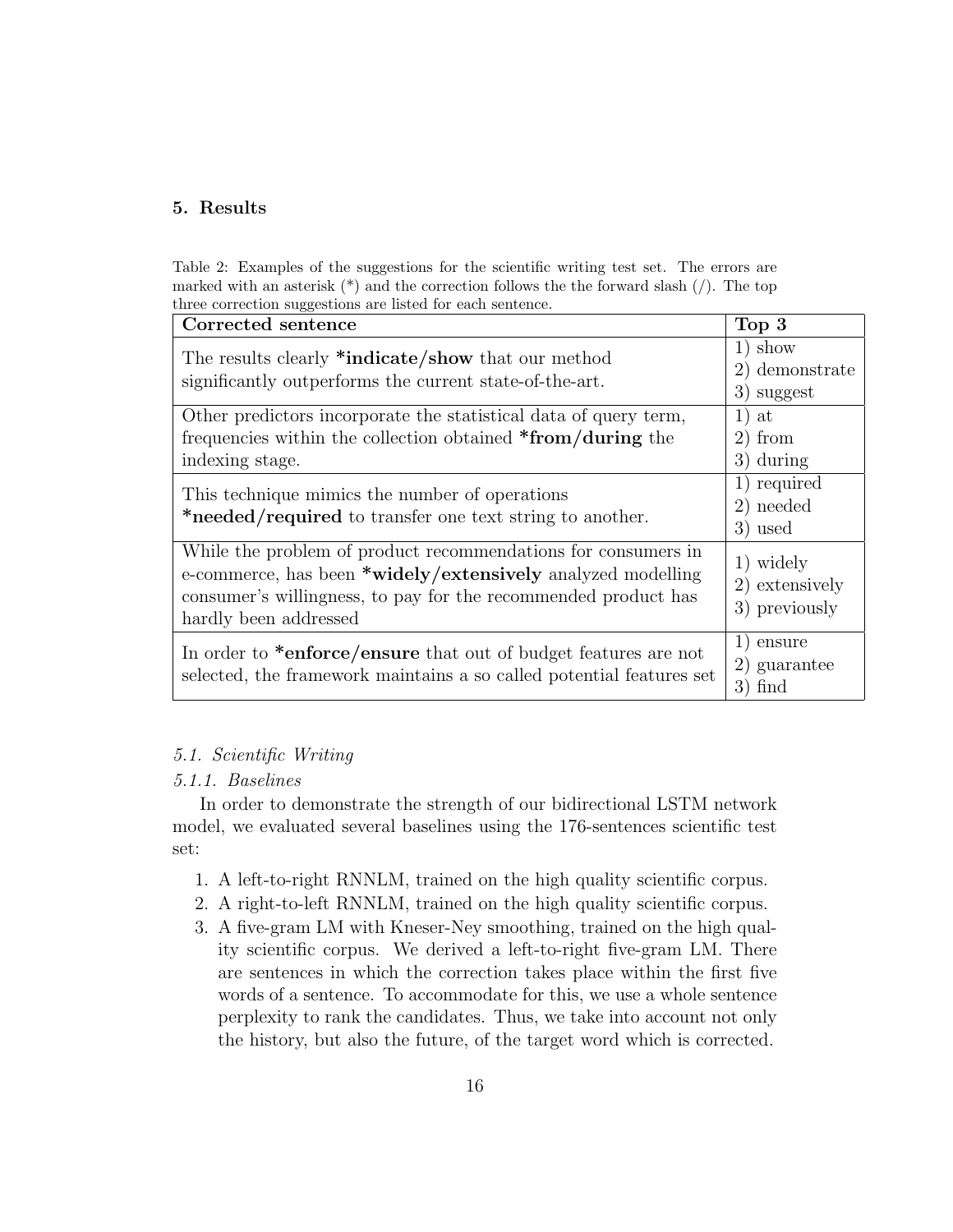<span id="page-16-0"></span>Table 3: Lower bound (underestimate) MRR for the scientific test set. The proposed bidirectional LSTM model trained on a domain specific corpus substantially outperforms multiple baselines which also employ only unlabeled data for constructing a statistical classifier.

| Model                                                   |      |
|---------------------------------------------------------|------|
| BiLSTM - Domain specific, batch train, WordNet POS      | 0.41 |
| BiLSTM - Domain specific, batch train, NLTK POS         | 0.40 |
| BiLSTM - Domain specific, stochastic train, WordNet POS | 0.22 |
| BiLSTM - General purpose (COCA), batch train            |      |
| N-Gram with Kneser Ney smoothing - Domain specific      |      |
| Left-to-right RNNLM - Domain specific                   |      |
| Right-to-left RNNLM - Domain specific                   |      |
| $context2vec t2c-t2t - General purpose$                 |      |
| context2vec t2c - General purpose                       |      |

- 4. Our bidirectional LSTM (BiLSTM) model trained on the general purpose COCA corpus. This baseline is used primarily to compare our model with a pre-trained *general-purpose* context2vec model.
- 5. Our bidirectional LSTM (BiLSTM) model trained on the high quality scientific corpus, using NLTK POS tagger.
- 6. Our bidirectional LSTM (BiLSTM) model trained stochastically on the high quality scientific corpus, using WordNet for POS tags. We use this benchmark to show the necessity of batch training.
- 7. A context2vec t2c-t2t model, pre-trained on the UkWac [\[44\]](#page-25-7) general purpose corpus.
- 8. A context2vec t2t model, pre-trained on the UkWac general purpose corpus.

These baselines allow us to assess the impact of three different dimensions, on the performance of a proper word choice:

- 1. The model itself.
- 2. The POS filtering source.
- 3. The corpus of model training.

# 5.1.2. Improving the baselines

Using the scientific test set, a high-quality academic corpus, and WordNet POS source, BiLSTM model achieves the highest result: an MRR of 0.41. In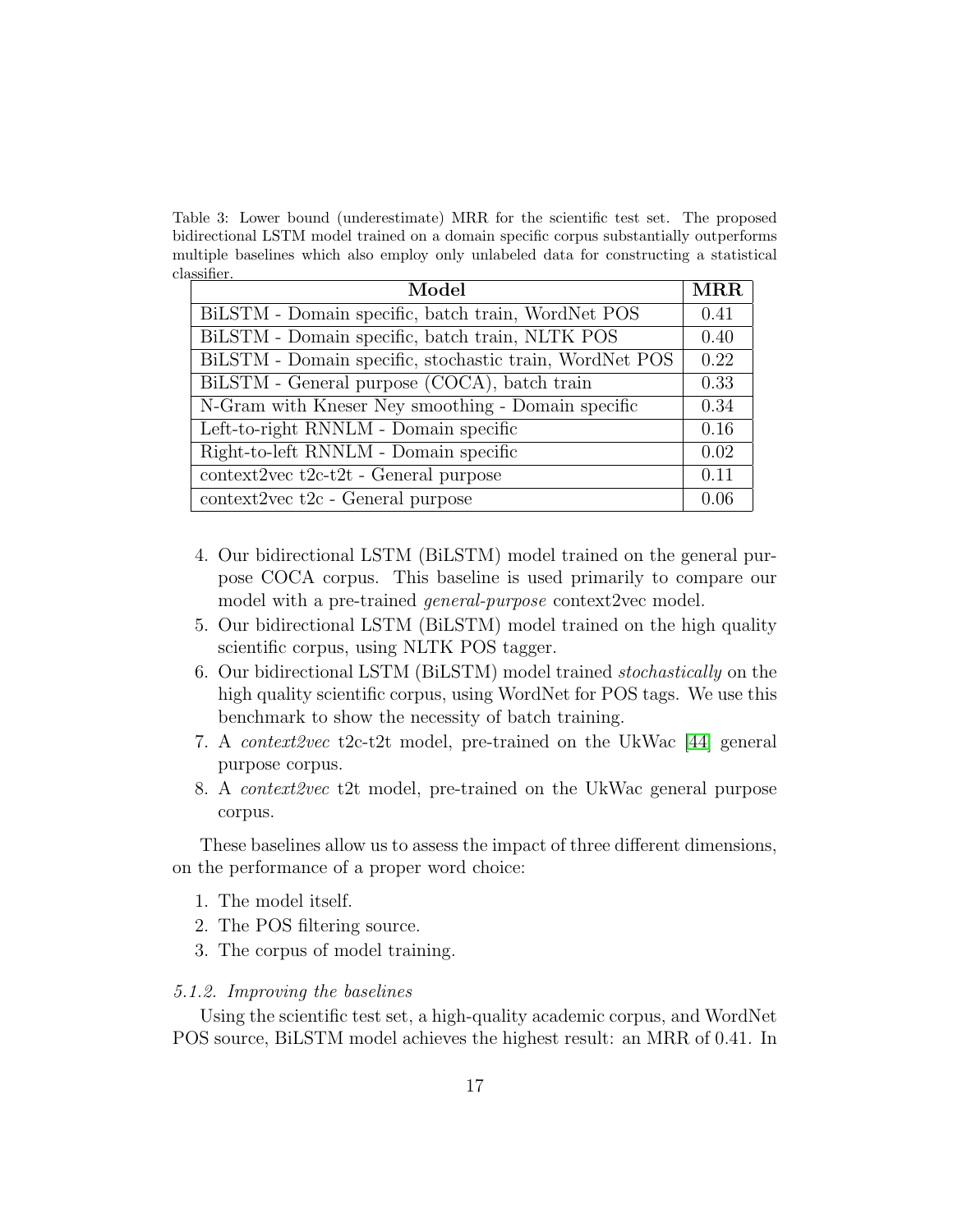other words, the gold standard correction is routinely among the replacement candidates suggested by our method, falling, on average, between the second and the third suggested candidates. Table [2](#page-15-1) presents a few examples of corrected sentences from the scientific-text test set, along with the suggestion provided by our method. We compared our results to the baseline models. The result of MRR=0.41 only slightly outperforms the result obtained when using a standard, statistical POS tagger, which achieved an MRR of 0.40. Surprisingly, a very respectable result was achieved by the well-known and strong benchmark of n-gram LM with Kneser-Ney smoothing. On average, its suggestions fell at the third place. Our BiLSTM model, which was trained stochastically, feeding one sentence at a time into the model during training, performed significantly worse, despite the fact that it used the same high quality scientific corpus. Moreover, BiLSTM model that was batch-trained on COCA corpus, performed even better than the model which was domain specific but stochastically trained.

Our BiLSTM model dramatically outperformed the uni-directional standard RNNLM models which achieved lower results in terms of word suggestion capabilities.

Finally, we compared our model, trained on COCA general purpose corpus, to a *context2vec* model, which was pre-trained<sup>[9](#page-17-0)</sup> on the two billion words ukWaC [\[44\]](#page-25-7) corpus. We experimented with two different context similarity measures that are available in *context2vec*: 1) target-to-context  $(t2c)$ , and 2) combined similarity measure of target-to-context and target-to-target (t2t). This combined measure is denoted as  $t2c - t2t$ . Both t2c and t2t similarity measures are measured as a cosine distance between the word's embedding vector and the embedding vector of the context and word, respectively. In the  $t2c - t2t$  similarity measure, the original target word is provided to the model, as it is provided to our suggestion method, and the combined similarity is measured as a product of the t2c and t2t measures. The general purpose COCA model outperforms the *context2vec*'s model when the  $t2c - t2t$  similarity measure or a simpler  $t2c$  similarity measure is used. In addition, *context2vec*'s model incorporates significantly more parameters than our model does. Specifically, the target words' embeddings and the sentential contexts' embeddings used by *context2vec* in this setting use a di-

<span id="page-17-0"></span> $^{9}$ Downloaded from: [http://u.cs.biu.ac.il/~nlp/resources/downloads/](http://u.cs.biu.ac.il/~nlp/resources/downloads/context2vec/) [context2vec/](http://u.cs.biu.ac.il/~nlp/resources/downloads/context2vec/)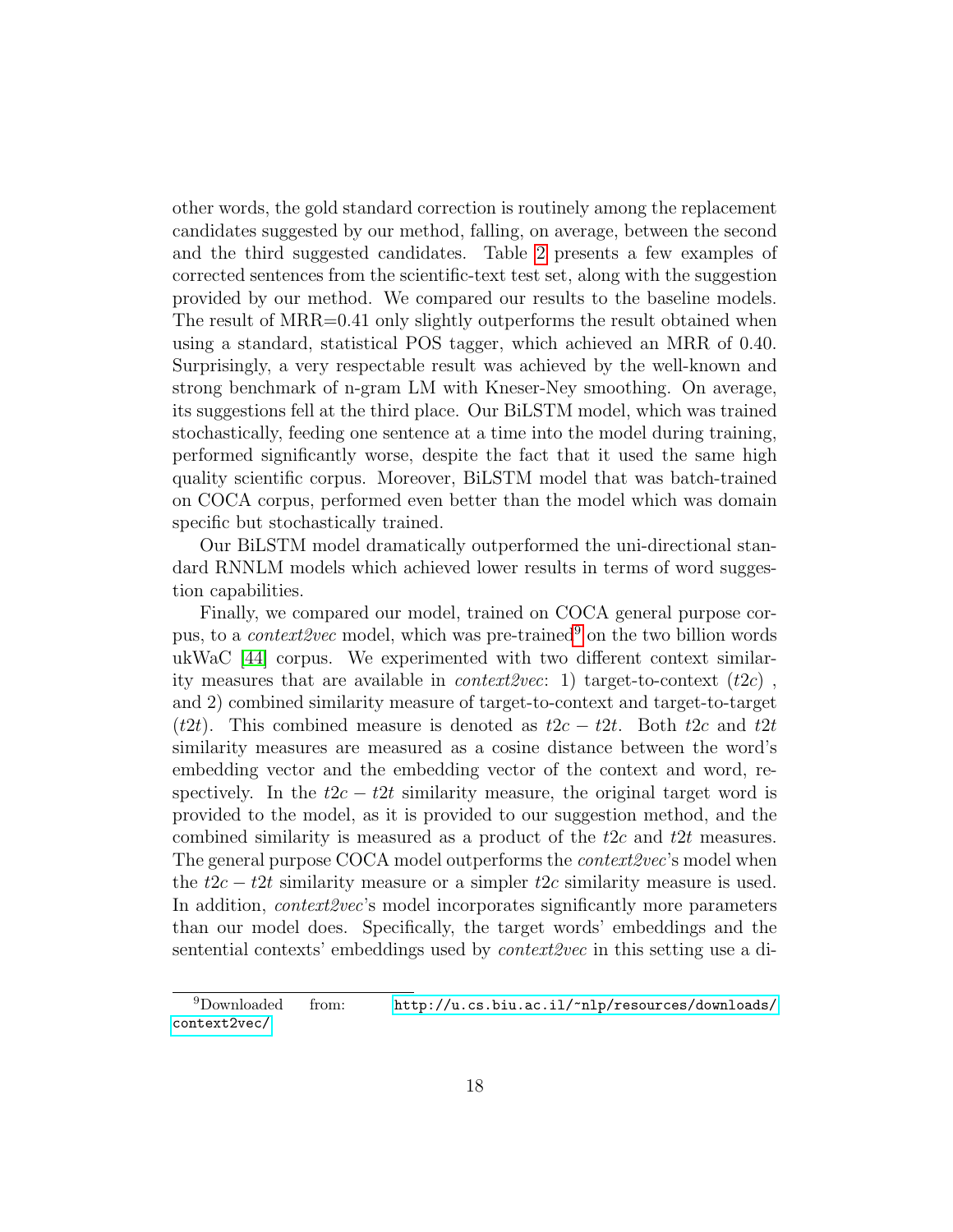mensionality of 600 units. Moreover, it uses 600 LSTM hidden and output units. context2vec's model includes an additional network - a multi layer perceptron (MLP), with non-linear activation functions, in order to capture complex context regularities. Therefore, this *context2vec*'s model is significantly more complex and harder to train, again providing slightly worse results, when trained on another huge general purpose corpus.

The results for the scientific test set are summarized in Table [3.](#page-16-0)

# 5.2. General-Purpose Writing

|               | Number of        |          |  |
|---------------|------------------|----------|--|
| Error type    | sentences in the | MRR.     |  |
|               | test set         |          |  |
| Verb tense    | 205              | 0.31     |  |
| Verb modal    | 56               | $0.41\,$ |  |
| Verb form     | 180              | 0.13     |  |
| Subject-verb  | 242              | 0.33     |  |
| agreement     |                  |          |  |
| Noun number   | 399              | 0.15     |  |
| Pronoun form  | 61               | 0.36     |  |
| Preposition   | 447              | $0.41\,$ |  |
| Wrong         | 547              | 0.20     |  |
| collocation   |                  |          |  |
| Word form     | 158              | 0.06     |  |
| Parallelism   | 17               | 0.15     |  |
| Linking words | 109              | 0.24     |  |
| All errors    | 2421             | 0.25     |  |

<span id="page-18-0"></span>Table 4: Lower bound (underestimate) MRR for the general-purpose test set. The MRR values for useful suggestions are indicated in bold.

Table [4](#page-18-0) contains the results for the subset of ConLL-2014 shared task test set on grammatical error correction. The best results, in which the gold standard correction was suggested by our method was between second and fifth place are marked in bold. The preposition, pronoun form, and verb modal error types are handled especially well by our method, and the word replacement candidates suggested by our method often include the gold standard in second or third place. Remarkably, the method also performs quite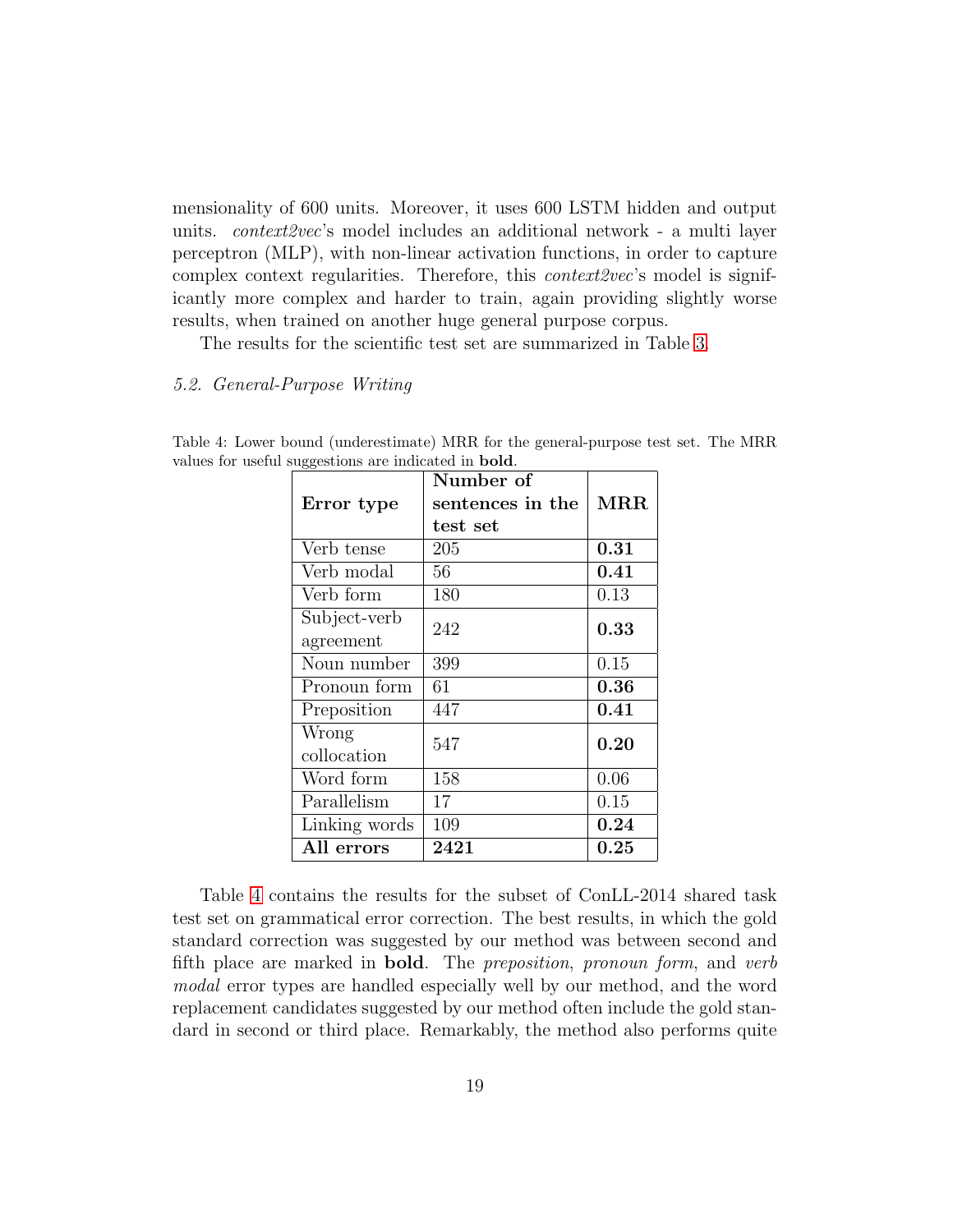<span id="page-19-0"></span>Table 5: MRR results for human evaluated correct test sets. The combined correct list set, as expected, leads to the highest MRR value achieved by our method. The intersection set still leads to a high value. Both MRR values are higher than the lower bound MRR achieved by the BiLSTM model, compared to only one corrected option.

| Correct list set   MRR |      |
|------------------------|------|
| Combined set           | 0.61 |
| Intersection set       | 0.49 |

well on the *subject-verb agreement* error type. Of the suggestions provided by our method the gold standard correction comes in third place.

#### 5.3. Human evaluation

Thus far we computed the lower bound MRR, with a strict evaluation policy, where only one possible correction was used for the MRR computation. In the human evaluation scenario we use multiple possible corrections, that were obtained from two human annotators as described in Section [4.](#page-9-1) As we expected, using a list of all possible corrections leads to better results as shown in Table [5.](#page-19-0)

# 6. Conclusions and Future Work

We presented a simple and clear application of bidirectional LSTM tagger to the proper word choice task. Our implementation is aimed at responding to the challenges faced by ESL scholars within academia, and their need to write in a highly professional and correct language in order to publish their studies. The system we have shown is simple, straightforward and applicable since it does not rely on manually annotated data. To emphasize the simplicity even further, our application does not require a training of a specific classifier for each type of grammatical error or lexical substitution, as opposed the the state-of-the-art GEC systems [\[18\]](#page-23-2).

Our application addresses the types of errors typical to ESL learners. Specifically, we focus on the problem of word replacement, which may be due to wrong collocation correction or more intelligent lexical substitution.

In response to this problem, we propose a word choice suggestion method based on the application of bidirectional LSTM tagger. We demonstrated its performance in three evaluation settings. We performed the evaluation on a big subset of well known CoNLL-204 shared task (general purpose writing),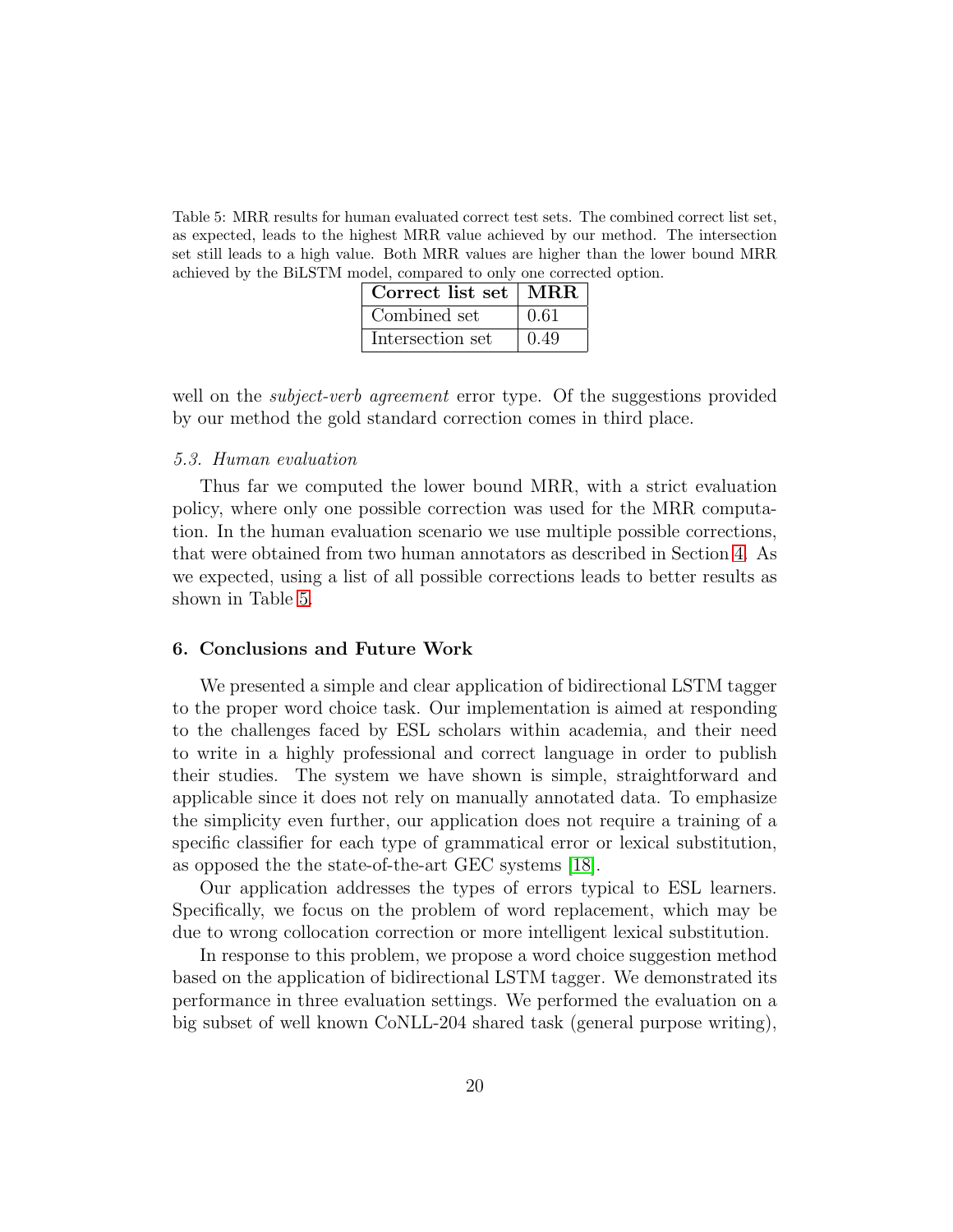and manually collected sentences (scientific writing) for further demonstration. We also contributed a new ESL learner test set to the NLP community that was collected from actual proofreading tasks and reflects a realistic scenario.

In this paper we did not attempt to address the *detection* of incorrect word usage, and therefore the results are not directly comparable to the existing GEC method, which handles detection and correction and uses the Fmeasure as its evaluation metric for the complete test set. In future research we intend to develop a word detection method for detection poor words, in order to create a more comprehensive approach that can be compared with the state-of-the-art model presented by Rozovskaya and Roth [\[18\]](#page-23-2). We also intend to explore other similarity and substitutability measures proposed by Melamud et al. [\[45\]](#page-26-0)

One limitation of the method presented, that we will explore in future work, is its ineffectiveness in handling multiple interacting errors in one sentence.

# 7. ACKNOWLEDGEMENTS

We would like to express our gratitude to Stas Shteibook and Evgenyi Vainer for their invaluable technical support in setting up the GPU machine and compiling the DyNet toolkit in the Windows environment. We also thank Roee Aharoni for numerous comments and helpful advice during the experiments that are described in this work. We would also like to express our gratitude to the two editors, who contributed to this research: Robin Levy-Stevenson and Jade Makarenkov.

# Appendix A.

Just before the submission of the current paper for review, we decided to evaluate our method on its edited version. We collected 15 sentences that contain the replacement of a word by another word and evaluated our method with these sentences. We achieved an MRR of 0.27 using the domain-specific (scientific) model and an MRR of 0.17 using the general-purpose (COCA) model. The top three suggestions for these sentences are presented in Table [A.6.](#page-21-6)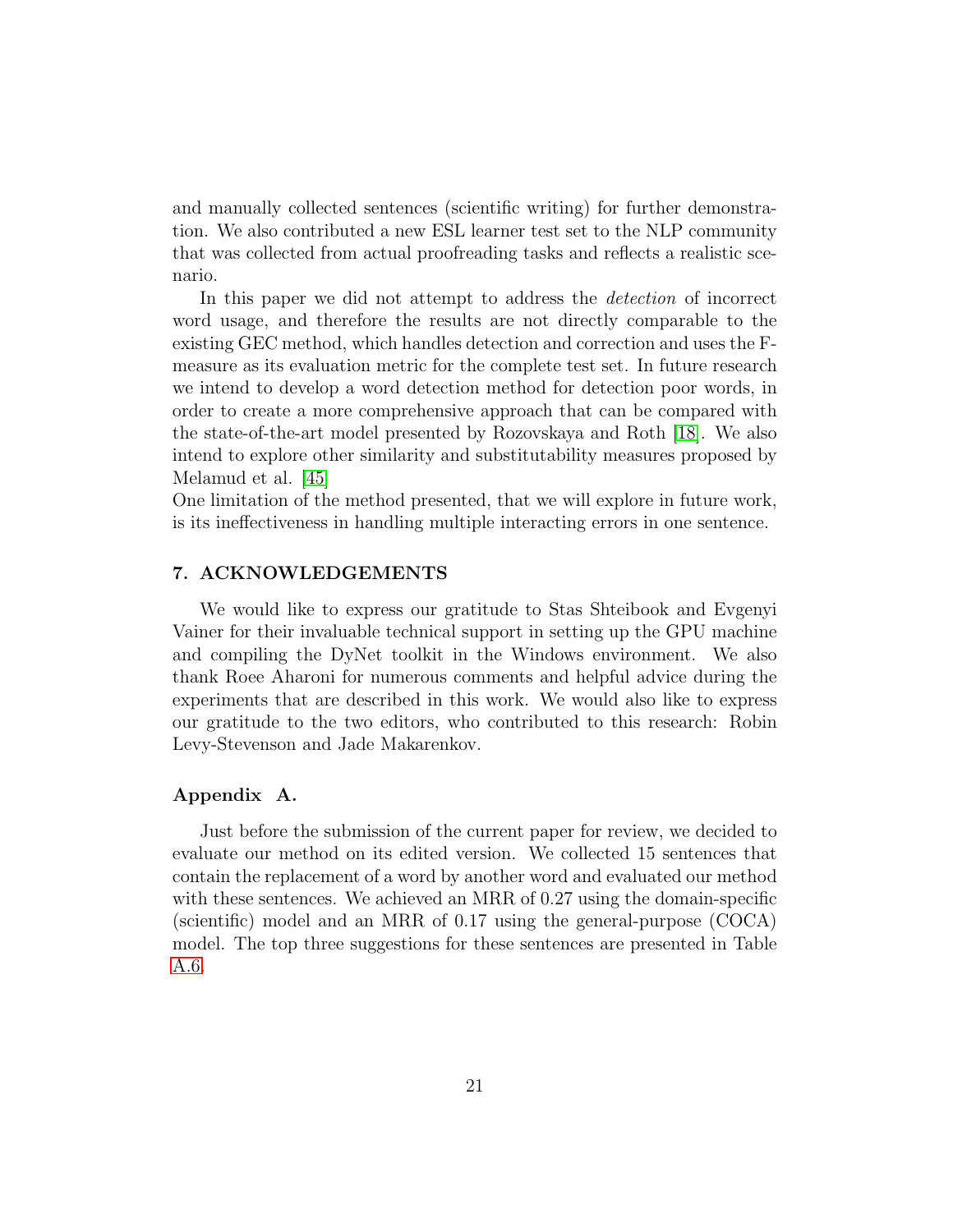<span id="page-21-6"></span>Table A.6: A sample of word replacements in the current paper, with the top three suggestions from domain-specific and general-purpose models. The replacement of the word marked with an asterisk (\*) in a sentence was made by a professional English editor follows the forward flash (/).

| Sentence                                                                                                                                                 | Domain specific<br>suggestions            | General purpose<br>suggestions              |
|----------------------------------------------------------------------------------------------------------------------------------------------------------|-------------------------------------------|---------------------------------------------|
| Scientific writing is *hard/difficult.                                                                                                                   | 1) different<br>2) important<br>3) useful | 1) replete<br>2) tantamount<br>3) laughable |
| A language model (LM) is defined as a<br>function that *puts/assigns a probability<br>distribution to words in a given vocabulary.                       | 1) assigns<br>2) maps<br>3) associates    | $1)$ is<br>2) produces<br>3) involves       |
| From this distribution, filter the words<br>which/that are tagged with the same part of<br>speech if replaced with the original word in<br>the sentence. | $1)$ that<br>2) words<br>3) phrases       | $1)$ they<br>$2)$ and<br>$3)$ you           |
| Consider the *next/following sentence<br>which was written by an ESL learner.                                                                            | 1) following<br>$2)$ first<br>3) next     | 1) same<br>$2)$ last<br>$3)$ final          |

## References

- <span id="page-21-0"></span>[1] P. Wang, Y. Qian, F. K. Soong, L. He, H. Zhao, A Unified Tagging Solution: Bidirectional LSTM Recurrent Neural Network with Word Embedding, ArXiv e-prints (2015).
- <span id="page-21-1"></span>[2] S. Hochreiter, J. Schmidhuber, Long short-term memory, Neural Comput. 9 (1997) 1735–1780.
- <span id="page-21-2"></span>[3] D. McCarthy, R. Navigli, The english lexical substitution task, Language resources and evaluation 43 (2009) 139–159.
- <span id="page-21-3"></span>[4] D. Dahlmeier, H. T. Ng, Correcting semantic collocation errors with l1-induced paraphrases, in: Proceedings of the Conference on Empirical Methods in Natural Language Processing, EMNLP '11, Association for Computational Linguistics, Stroudsburg, PA, USA, 2011, pp. 107–117.
- <span id="page-21-4"></span>[5] D. McCarthy, R. Navigli, Semeval-2007 task 10: English lexical substitution task, in: Proceedings of the 4th International Workshop on Semantic Evaluations, SemEval '07, Association for Computational Linguistics, Stroudsburg, PA, USA, 2007, pp. 48–53.
- <span id="page-21-5"></span>[6] N. Madnani, B. J. Dorr, Generating phrasal and sentential paraphrases: A survey of data-driven methods, Computational Linguistics 36 (2010) 341–387.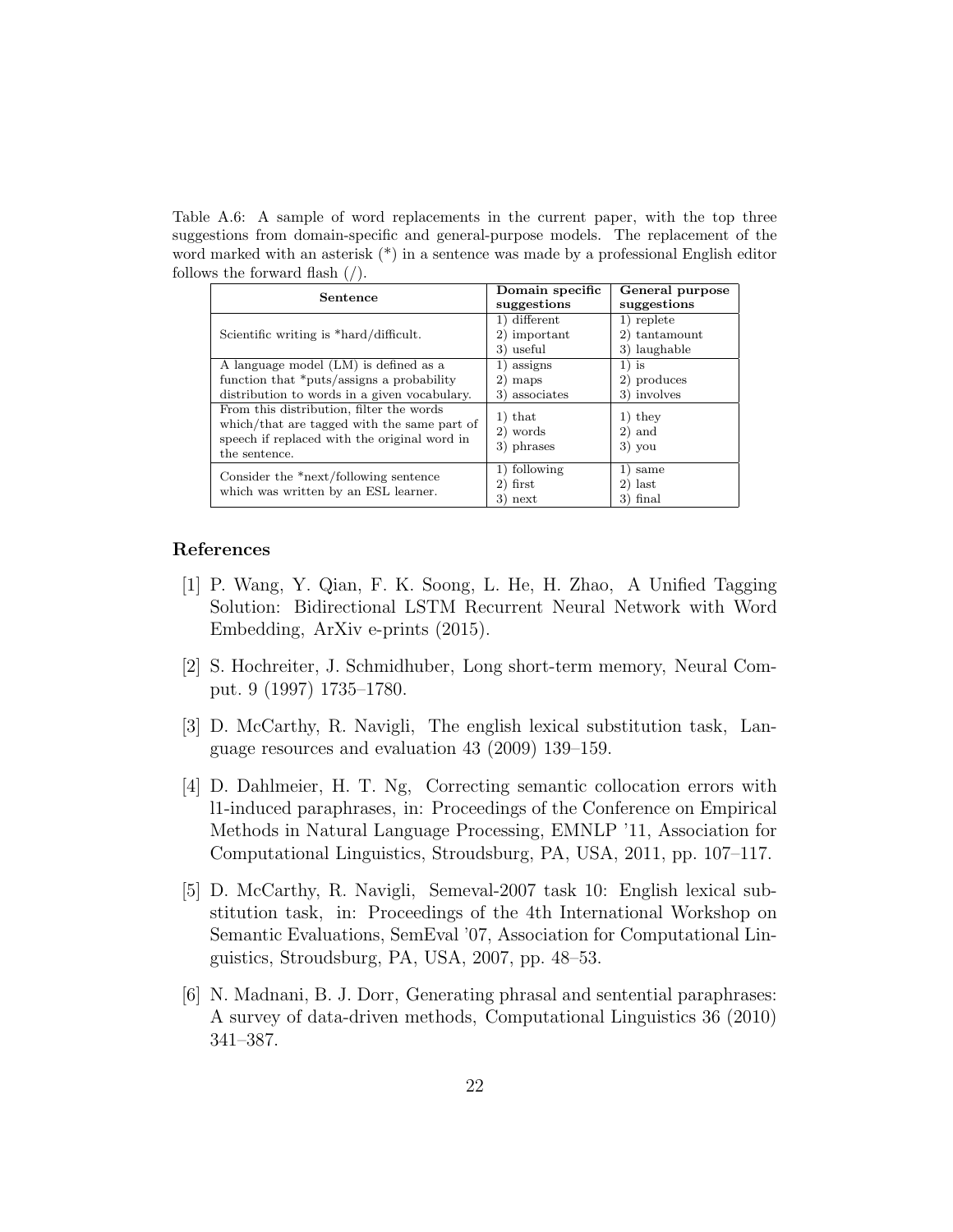- <span id="page-22-0"></span>[7] H. T. Ng, S. M. Wu, T. Briscoe, C. Hadiwinoto, R. H. Susanto, C. Bryant, The conll-2014 shared task on grammatical error correction, in: Proceedings of the Eighteenth Conference on Computational Natural Language Learning: Shared Task, Association for Computational Linguistics, Baltimore, Maryland, 2014, pp. 1–14.
- <span id="page-22-1"></span>[8] G. Zweig, C. J. C. Burges, The Microsoft Research sentence completion challenge, Technical Report, Technical Report MSR-TR-2011-129, Microsoft, 2011.
- <span id="page-22-2"></span>[9] R. Dale, A. Kilgarriff, Helping our own: The hoo 2011 pilot shared task, in: Proceedings of the 13th European Workshop on Natural Language Generation, Association for Computational Linguistics, pp. 242–249.
- <span id="page-22-3"></span>[10] R. Dale, I. Anisimoff, G. Narroway, Hoo 2012: A report on the preposition and determiner error correction shared task, in: Proceedings of the Seventh Workshop on Building Educational Applications Using NLP, Association for Computational Linguistics, pp. 54–62.
- <span id="page-22-4"></span>[11] H. T. Ng, S. M. Wu, Y. Wu, C. Hadiwinoto, J. Tetreault, The conll-2013 shared task on grammatical error correction, ????
- <span id="page-22-5"></span>[12] A. Rozovskaya, K. Chang, M. Sammons, D. Roth, N. Habash, The illinois-columbia system in the conll-2014 shared task, in: Proceedings of the Eighteenth Conference on Computational Natural Language Learning: Shared Task, CoNLL 2014, Baltimore, Maryland, USA, June 26-27, 2014, pp. 34–42.
- <span id="page-22-6"></span>[13] M. J.-D. R. Grundkiewicz, The amu system in the conll-2014 shared task: Grammatical error correction by data-intensive and feature-rich statistical machine translation, CoNLL-2014 (2014) 25.
- <span id="page-22-7"></span>[14] M. Felice, Z. Yuan, Ø. E. Andersen, H. Yannakoudakis, E. Kochmar, Grammatical error correction using hybrid systems and type filtering., in: CoNLL Shared Task, pp. 15–24.
- <span id="page-22-8"></span>[15] D. Dahlmeier, H. T. Ng, S. M. Wu, Building a large annotated corpus of learner english: The nus corpus of learner english, in: Proceedings of the Eighth Workshop on Innovative Use of NLP for Building Educational Applications, pp. 22–31.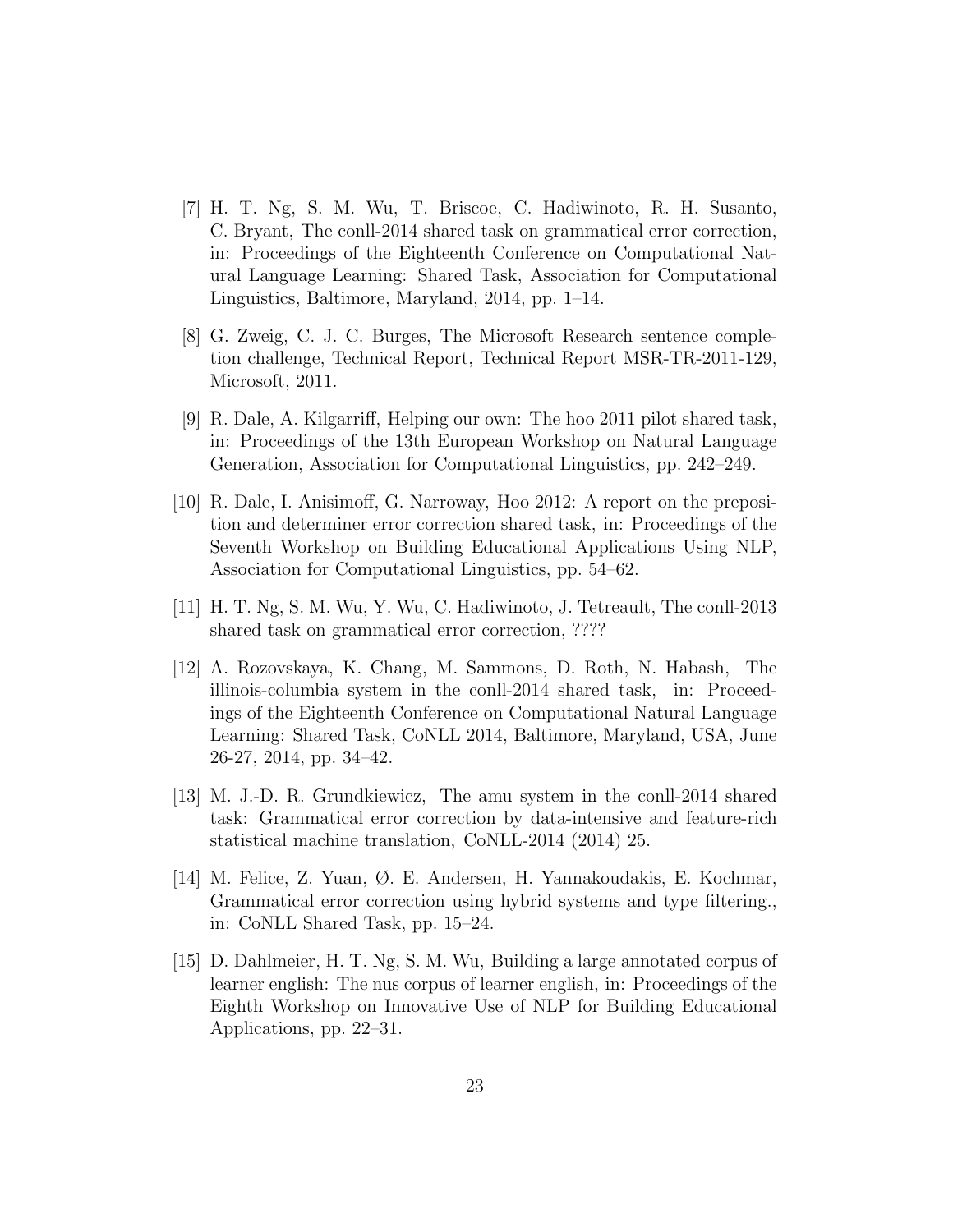- <span id="page-23-0"></span>[16] T. Mizumoto, Y. Matsumoto, Discriminative reranking for grammatical error correction with statistical machine translation, in: Proceedings of NAACL-HLT, pp. 1133–1138.
- <span id="page-23-1"></span>[17] R. H. Susanto, Systems Combination for Grammatical Error Correction, Ph.D. thesis, 2015.
- <span id="page-23-2"></span>[18] A. Rozovskaya, D. Roth, Grammatical error correction: Machine translation and classifiers, Urbana 51 (2016) 61820.
- <span id="page-23-3"></span>[19] G. A. Miller, Wordnet: A lexical database for english, Commun. ACM 38 (1995) 39–41.
- <span id="page-23-4"></span>[20] O. Melamud, J. Goldberger, I. Dagan, context2vec: Learning generic context embedding with bidirectional LSTM, in: Proceedings of the 20th SIGNLL Conference on Computational Natural Language Learning, CoNLL 2016, Berlin, Germany, August 11-12, 2016, pp. 51–61.
- <span id="page-23-5"></span>[21] B. Plank, A. Søgaard, Y. Goldberg, Multilingual part-of-speech tagging with bidirectional long short-term memory models and auxiliary loss, in: Proceedings of the 54th Annual Meeting of the Association for Computational Linguistics (Volume 2: Short Papers), Association for Computational Linguistics, 2016, pp. 412–418.
- <span id="page-23-6"></span>[22] T. Chen, R. Xu, Y. He, X. Wang, Improving sentiment analysis via sentence type classification using BiLSTM-CRF and CNN, EXPERT SYSTEMS WITH APPLICATIONS 72 (2017) 221–230.
- <span id="page-23-7"></span>[23] C. D. Manning, P. Raghavan, H. Schütze, Introduction to Information Retrieval, Cambridge University Press, New York, NY, USA, 2008.
- <span id="page-23-8"></span>[24] W. Zaremba, I. Sutskever, O. Vinyals, Recurrent neural network regularization, arXiv preprint arXiv:1409.2329 (2014).
- <span id="page-23-9"></span>[25] R. Jozefowicz, O. Vinyals, M. Schuster, N. Shazeer, Y. Wu, Exploring the limits of language modeling, arXiv preprint arXiv:1602.02410 (2016).
- <span id="page-23-10"></span>[26] N. Shazeer, A. Mirhoseini, K. Maziarz, A. Davis, Q. Le, G. Hinton, J. Dean, Outrageously large neural networks: The sparsely-gated mixture-of-experts layer, arXiv preprint arXiv:1701.06538 (2017).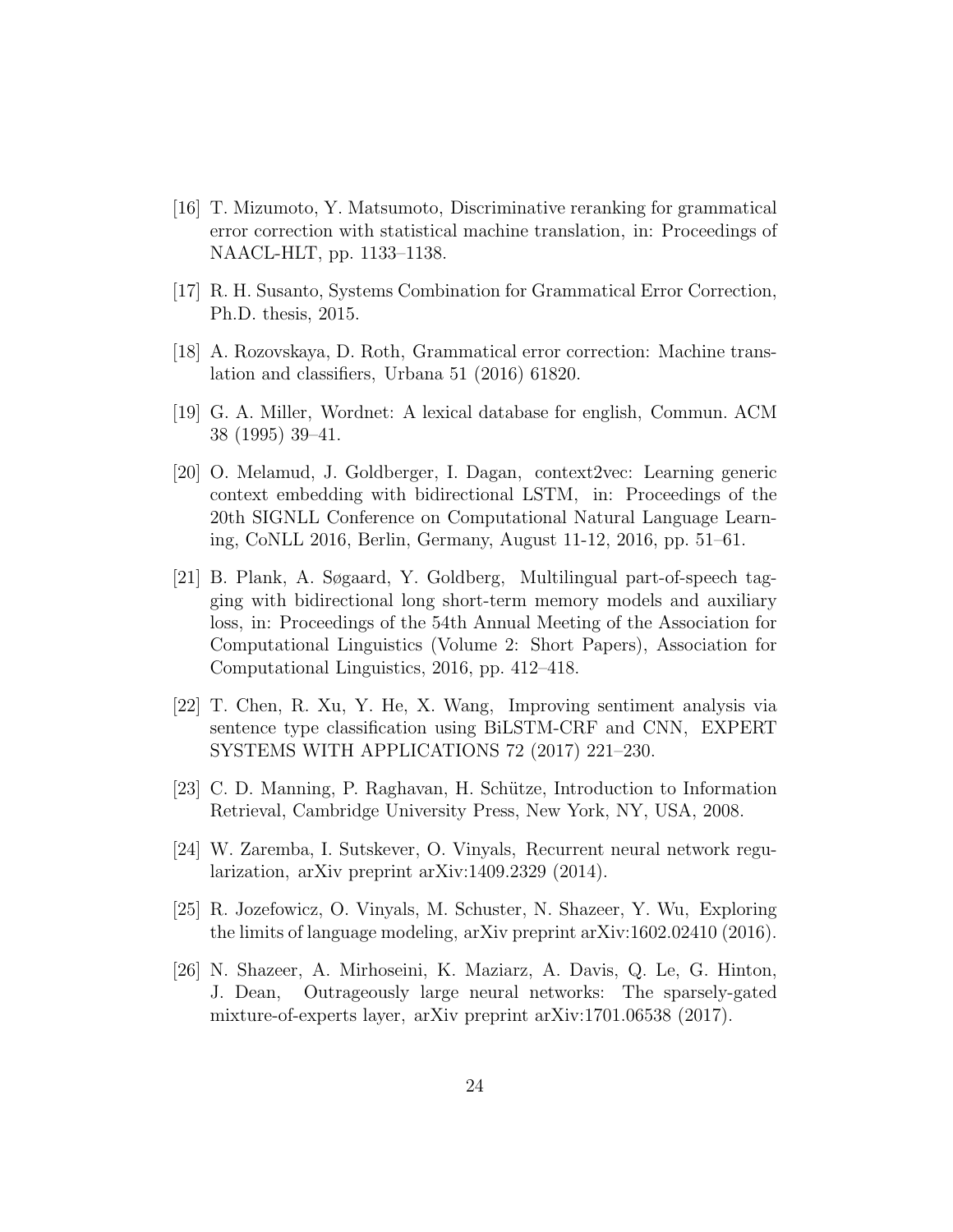- <span id="page-24-0"></span>[27] S. Merity, C. Xiong, J. Bradbury, R. Socher, Pointer sentinel mixture models, CoRR abs/1609.07843 (2016).
- <span id="page-24-1"></span>[28] M. Fernandez-Gavilanes, T. Alvarez-Lopez, J. Juncal-Martinez, E. Costa-Montenegro, F. Javier Gonzalez-Castano, Unsupervised method for sentiment analysis in online texts (vol 58, pg 57, 2016), EXPERT SYSTEMS WITH APPLICATIONS 61 (2016) 394.
- <span id="page-24-2"></span>[29] O. Araque, I. Corcuera-Platas, J. F. Sanchez-Rada, C. A. Iglesias, Enhancing deep learning sentiment analysis with ensemble techniques in social applications, EXPERT SYSTEMS WITH APPLICATIONS 77 (2017) 236–246.
- <span id="page-24-3"></span>[30] A. Garcia-Pablos, M. Cuadros, G. Rigau, W2VLDA: Almost unsupervised system for Aspect Based Sentiment Analysis, EXPERT SYSTEMS WITH APPLICATIONS 91 (2018) 127–137.
- <span id="page-24-4"></span>[31] J. Ma, W. Gao, P. Mitra, S. Kwon, B. J. Jansen, K.-F. Wong, M. Cha, Detecting rumors from microblogs with recurrent neural networks, in: Proceedings of the Twenty-Fifth International Joint Conference on Artificial Intelligence, IJCAI'16, AAAI Press, 2016, pp. 3818–3824.
- <span id="page-24-5"></span>[32] K. Shu, A. Sliva, S. Wang, J. Tang, H. Liu, Fake news detection on social media: A data mining perspective, CoRR abs/1708.01967 (2017).
- <span id="page-24-6"></span>[33] N. Ruchansky, S. Seo, Y. Liu, CSI: A hybrid deep model for fake news, CoRR abs/1703.06959 (2017).
- <span id="page-24-7"></span>[34] K. Greff, R. K. Srivastava, J. Koutník, B. R. Steunebrink, J. Schmidhuber, Lstm: A search space odyssey, IEEE transactions on neural networks and learning systems (2016).
- <span id="page-24-8"></span>[35] R. Aharoni, Y. Goldberg, Y. Belinkov, Improving sequence to sequence learning for morphological inflection generation: The biu-mit systems for the sigmorphon 2016 shared task for morphological reinflection, in: Proceedings of the 14th SIGMORPHON Workshop on Computational Research in Phonetics, Phonology, and Morphology, Association for Computational Linguistics, Berlin, Germany, 2016, pp. 41–48.
- <span id="page-24-9"></span>[36] S. Bird, Nltk: The natural language toolkit, in: Proc. of COLING-ACL, pp. 69–72.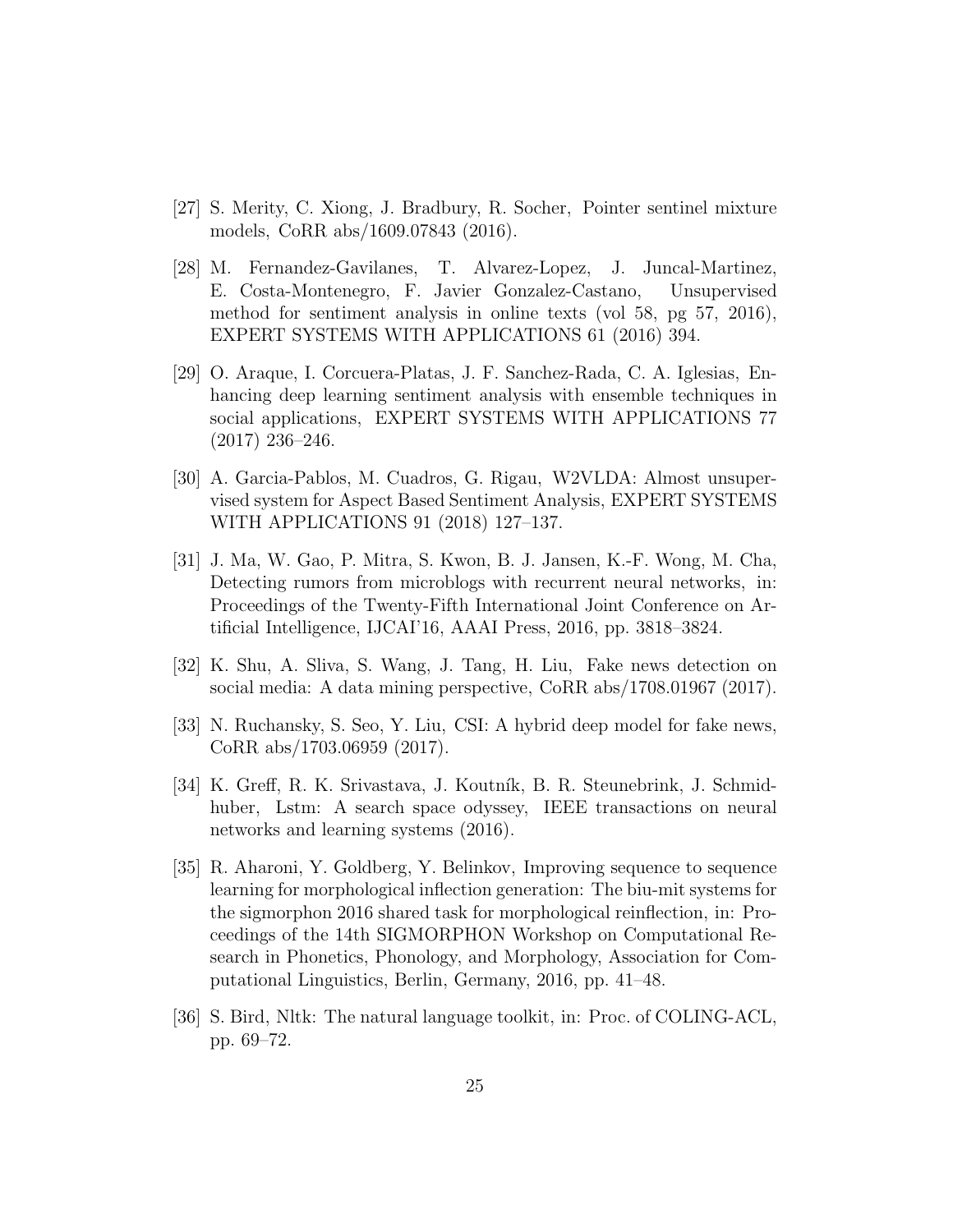- <span id="page-25-0"></span>[37] M. P. Marcus, M. A. Marcinkiewicz, B. Santorini, Building a large annotated corpus of english: The penn treebank, Comput. Linguist. 19 (1993) 313–330.
- <span id="page-25-1"></span>[38] F. Cai, M. de Rijke, Learning from homologous queries and semantically related terms for query auto completion, Information Processing & Management 52 (2016) 628–643.
- <span id="page-25-2"></span>[39] F. Cai, M. de Rijke, et al., A survey of query auto completion in information retrieval, Foundations and Trends<sup>(R)</sup> in Information Retrieval 10 (2016) 273–363.
- <span id="page-25-3"></span>[40] G. Neubig, C. Dyer, Y. Goldberg, A. Matthews, W. Ammar, A. Anastasopoulos, M. Ballesteros, D. Chiang, D. Clothiaux, T. Cohn, K. Duh, M. Faruqui, C. Gan, D. Garrette, Y. Ji, L. Kong, A. Kuncoro, G. Kumar, C. Malaviya, P. Michel, Y. Oda, M. Richardson, N. Saphra, S. Swayamdipta, P. Yin, DyNet: The Dynamic Neural Network Toolkit, 2017.
- <span id="page-25-4"></span>[41] M. Abadi, A. Agarwal, P. Barham, E. Brevdo, Z. Chen, C. Citro, G. S. Corrado, A. Davis, J. Dean, M. Devin, S. Ghemawat, I. Goodfellow, A. Harp, G. Irving, M. Isard, Y. Jia, R. Jozefowicz, L. Kaiser, M. Kudlur, J. Levenberg, D. Man´e, R. Monga, S. Moore, D. Murray, C. Olah, M. Schuster, J. Shlens, B. Steiner, I. Sutskever, K. Talwar, P. Tucker, V. Vanhoucke, V. Vasudevan, F. Viégas, O. Vinyals, P. Warden, M. Wattenberg, M. Wicke, Y. Yu, X. Zheng, TensorFlow: Large-scale machine learning on heterogeneous systems, 2015. Software available from tensorflow.org.
- <span id="page-25-5"></span>[42] K. Heafield, I. Pouzyrevsky, J. H. Clark, P. Koehn, Scalable modified Kneser-Ney language model estimation, in: Proceedings of the 51st Annual Meeting of the Association for Computational Linguistics, Sofia, Bulgaria, pp. 690–696.
- <span id="page-25-6"></span>[43] I. Goodfellow, Y. Bengio, A. Courville, Deep learning (2016).
- <span id="page-25-7"></span>[44] A. Ferraresi, E. Zanchetta, M. Baroni, S. Bernardini, Introducing and evaluating ukwac, a very large web-derived corpus of english, in: In Proceedings of the 4th Web as Corpus Workshop (WAC-4.